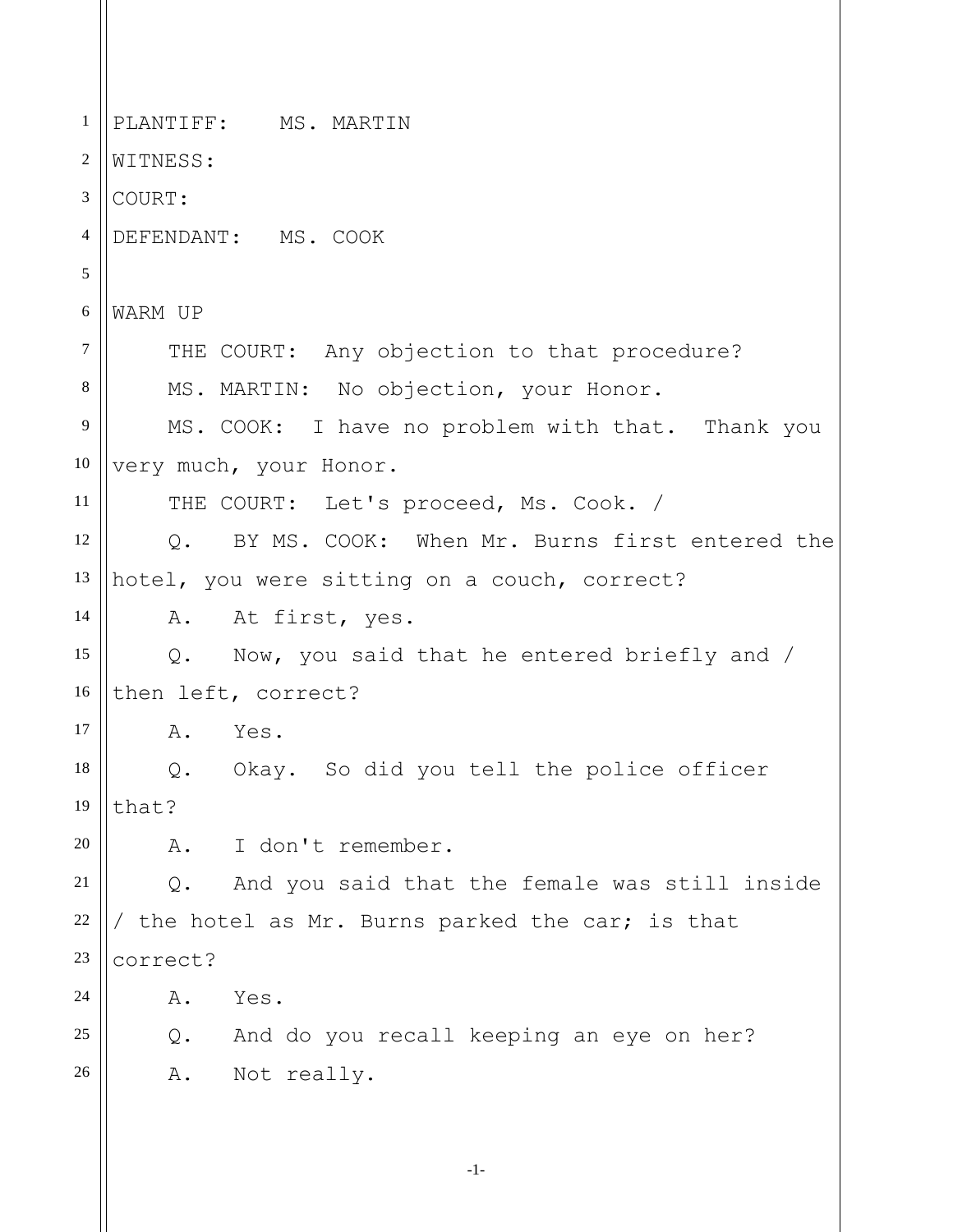1 2 3 4 5 6 7 8 9 10 11 12 13 14 15 16 17 18 19 20 21 22 23 24 25 26 Q. You testified / that you don't know if she had luggage in her hand or not, correct? A. I don't remember if she did or not. Q. When you saw / my client park the vehicle, what did you do next? A. Went upstairs and waited outside the elevator on his floor. Q. Why didn't you arrest him / at that point when he was parking his vehicle? A. Because I had prior knowledge of --MS. MARTIN: Your Honor, I object at this point. It's irrelevant. May / we approach sidebar? MS. COOK: I will withdraw the question. THE COURT: That's a good idea. Q. BY MS. COOK: Now, when you went up to the hotel room, you went with \*/ Mr. Kelly. He was your partner that night? A. Yes, ma'am. Q. How long were you waiting by the hotel room? A. About five or ten minutes. Q. When / Mr. Burns came upstairs, you said that he was with the female, correct? A. Yes. Q. And you had prior knowledge as to which room he was / staying in; is that correct?

-2-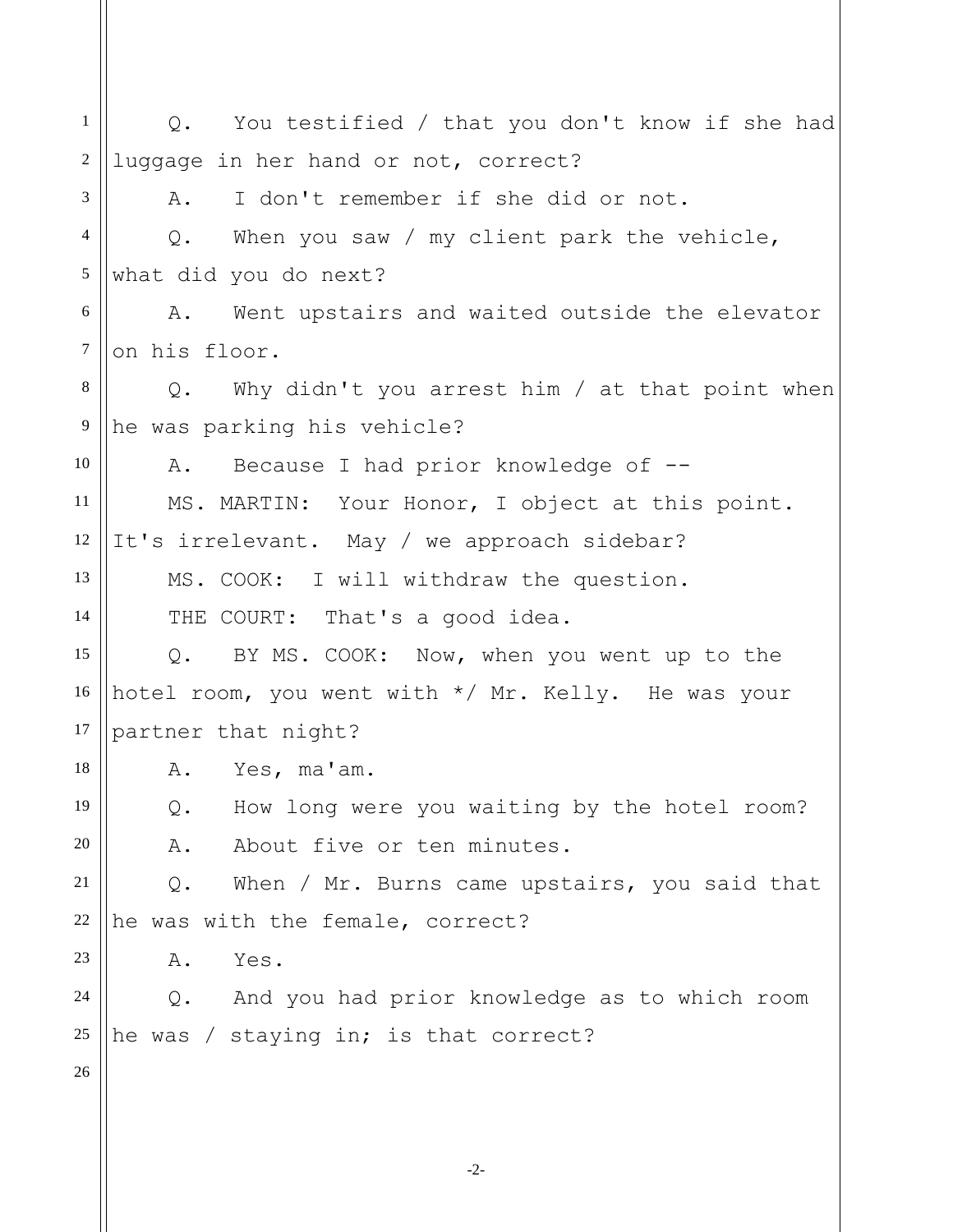1 2 3 4 5 6 7 8 9 10 11 12 13 14 15 16 17 18 19 20 21 22 23 24 25 26 MS. MARTIN: Objection. Assumes facts not in evidence. THE COURT: Overruled. You may answer. THE WITNESS: That's correct. MS. COOK: May I approach, your Honor? THE COURT: Yes. MS. COOK: If I / could have this diagram marked next in order and shown to the jury. MS. MARTIN: No objection. THE COURT: It may be so marked. Q. BY MS. COOK: Do you recognize this diagram? / A. Yes, I believe so. Q. What is this area marked here on the drawing? A. That would be the door to the defendant's room and that would / be the elevator. Q. Is there any type of wall here that separates this area from the rooms where someone could hide? A. I believe the elevators / are recessed off the hallway. Q. You said that the defendant's room was on this side of the hall; is that correct? A. Yes, ma'am. Q. Had you / been in his room earlier? A. Yes. Q. How many times did you search? A. Just once.

-3-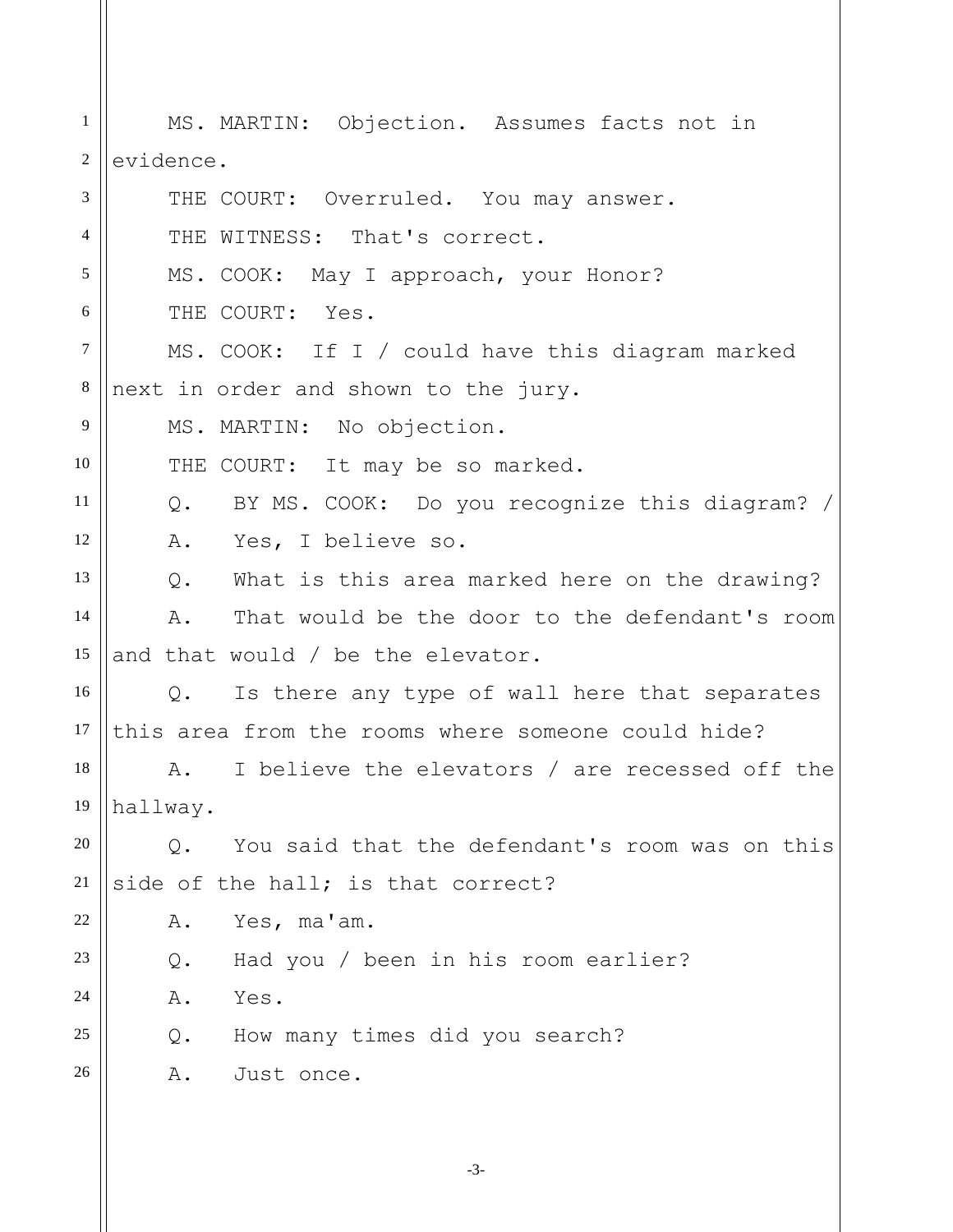| $\,1\,$        | $\mathbb Q$ . | How did you gain access to his room?              |
|----------------|---------------|---------------------------------------------------|
| $\overline{c}$ | ${\tt A}$ .   | The hotel staff. $*/$                             |
| $\overline{3}$ |               |                                                   |
| $\overline{4}$ |               |                                                   |
| 5              |               | $^{\star\;\star}$ END OF WARMUP $^{\star\;\star}$ |
| $\sqrt{6}$     |               |                                                   |
| $\overline{7}$ |               |                                                   |
| $\bf 8$        |               |                                                   |
| $\overline{9}$ |               |                                                   |
| $10\,$         |               |                                                   |
| $11\,$         |               |                                                   |
| $12\,$         |               |                                                   |
| $13\,$         |               |                                                   |
| $14\,$         |               |                                                   |
| $15\,$         |               |                                                   |
| $16\,$         |               |                                                   |
| $17\,$         |               |                                                   |
| $18\,$         |               |                                                   |
| 19             |               |                                                   |
| $20\,$         |               |                                                   |
| $21\,$         |               |                                                   |
| $22\,$         |               |                                                   |
| $23\,$         |               |                                                   |
| $24\,$         |               |                                                   |
| $25\,$         |               |                                                   |
| 26             |               |                                                   |
|                |               |                                                   |
|                |               |                                                   |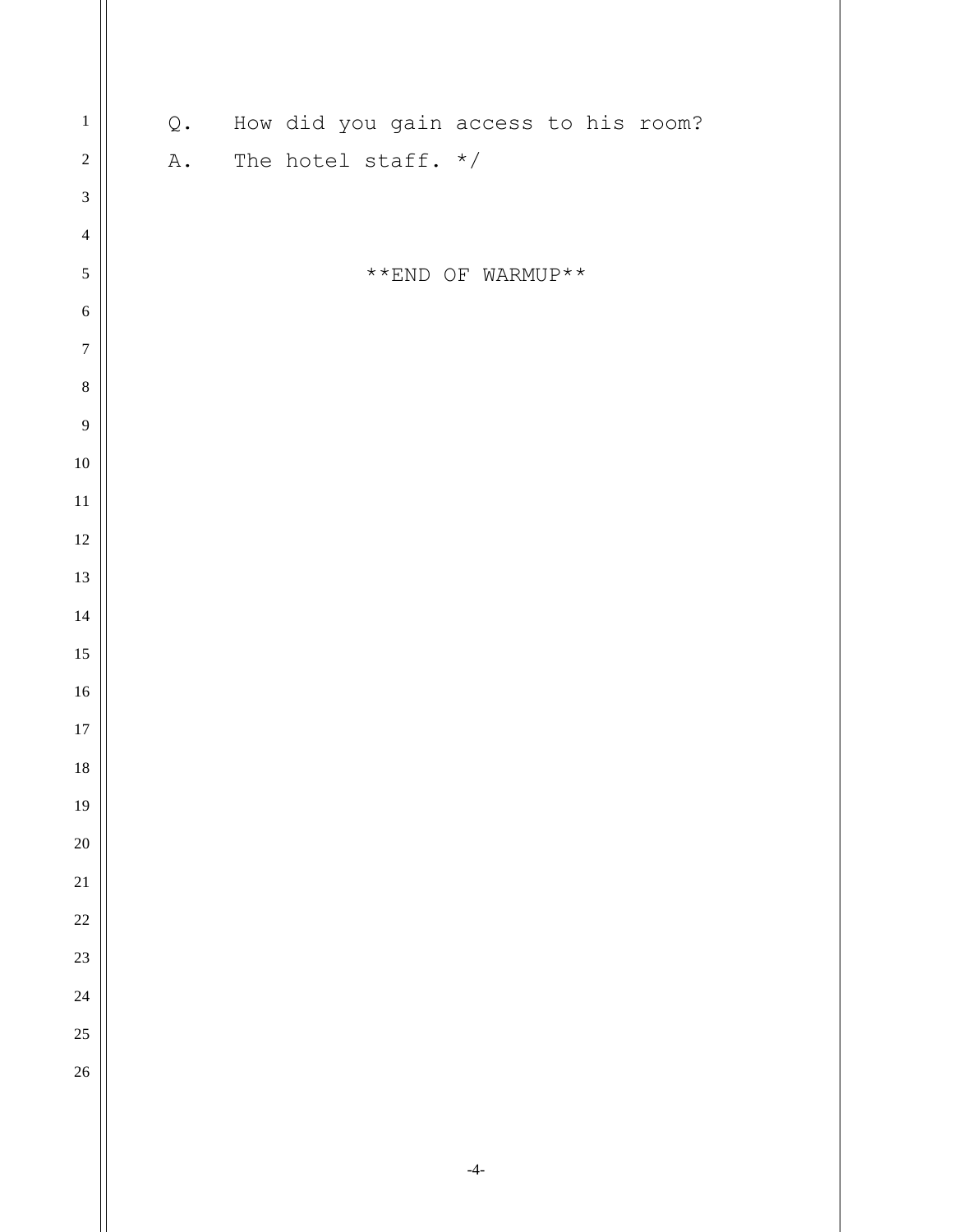1 EXAM

-5- 2 3 4 5 6 7 8 9 10 11 12 13 14 15 16 17 18 19 20 21 22 23 24 25 26 Q. BY MS. COOK: When both Mr. Burns and the female exited from the elevator, you said the first thing that you heard was the elevator door open; is / that correct? A. I heard the alarm when the elevator opens, yes. It was like a bell. Q. If you could point to the location where you / were waiting on the diagram. A. I was down here around the corner. Q. That would be out of view of the elevator; is that correct? A. Yeah. / Q. Is it fair to assume you were trying to avoid being seen? A. Absolutely. Q. You and your partner were not wearing any type of a bail / agent uniform; is that right? A. Yes. Q. The reason why you don't wear anything like that is because you don't want to be noticed by a / person you are looking for; is that correct? A. Correct. MS. MARTIN: Objection. Assumes facts not in evidence. THE COURT: Overruled.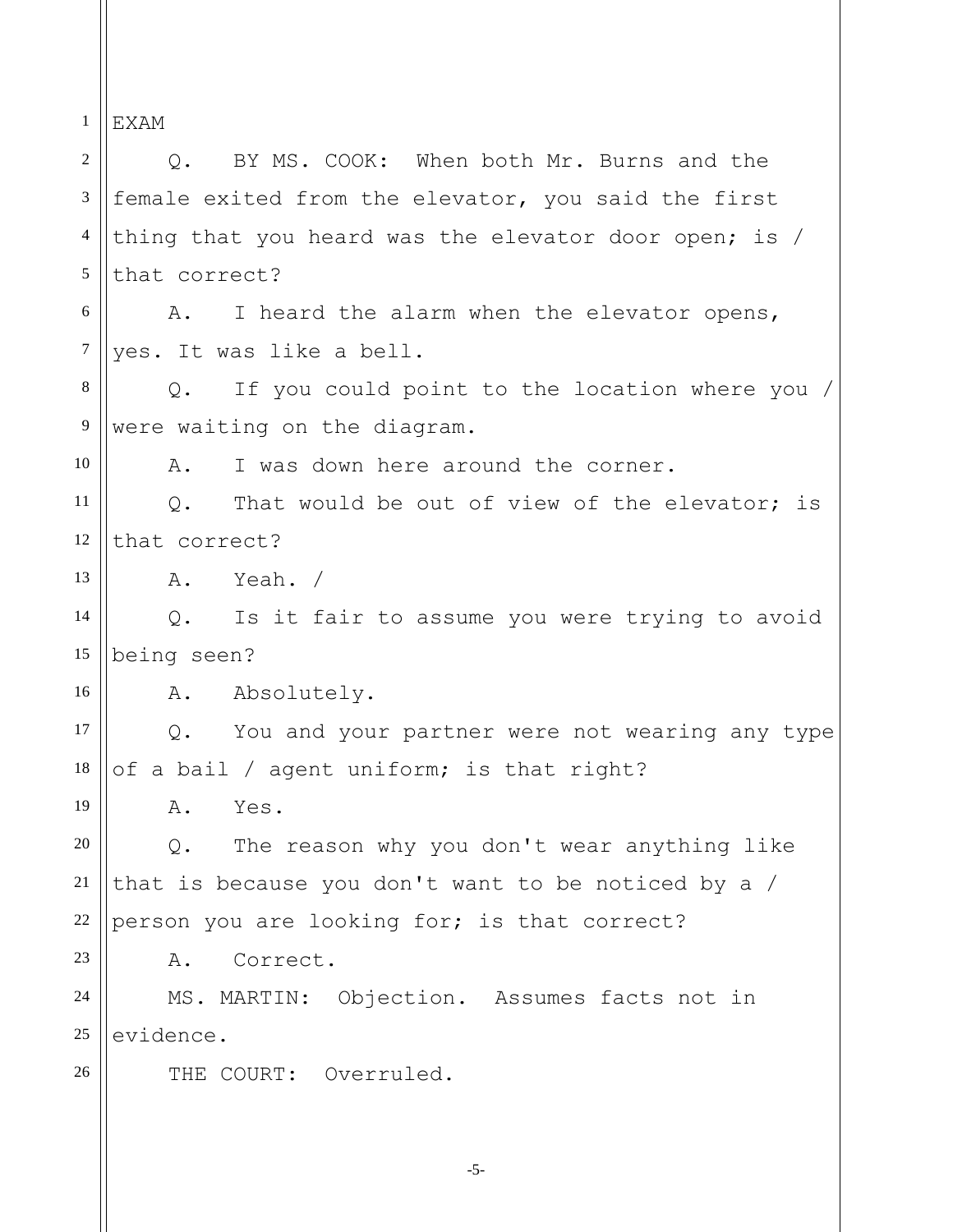1 2 3 4 5 6 7 8 9 10 11 12 13 14 15 16 17 18 19 20 21 22 23 24 25 26 Q. BY MS. COOK: Part of being effective in your job is to / avoid detection; is that correct? A. That's correct. Q. You don't drive a police vehicle either; is that fair to say? A. That would be fair. Q. Okay. And / when you were waiting around the corner, could you just pinpoint where your partner was? A. He was down on this side. Q. How many feet would \*/ you say Mr. Kelly was away from this door, if you recall? A. I'm not really sure. Q. Could you point to something here in the courtroom? / A. Halfway to the back wall. THE COURT: For the record, about 45 feet. MS. MARTIN: I would stipulate to that. THE COURT: The record may so reflect. Q. BY MS. COOK: When you were at / this location, did you have your badge showing? A. I don't remember. Q. And you don't remember whether your partner had his badge displayed? MS. MARTIN: Objection. Misstates the / testimony. THE COURT: Sustained.

-6-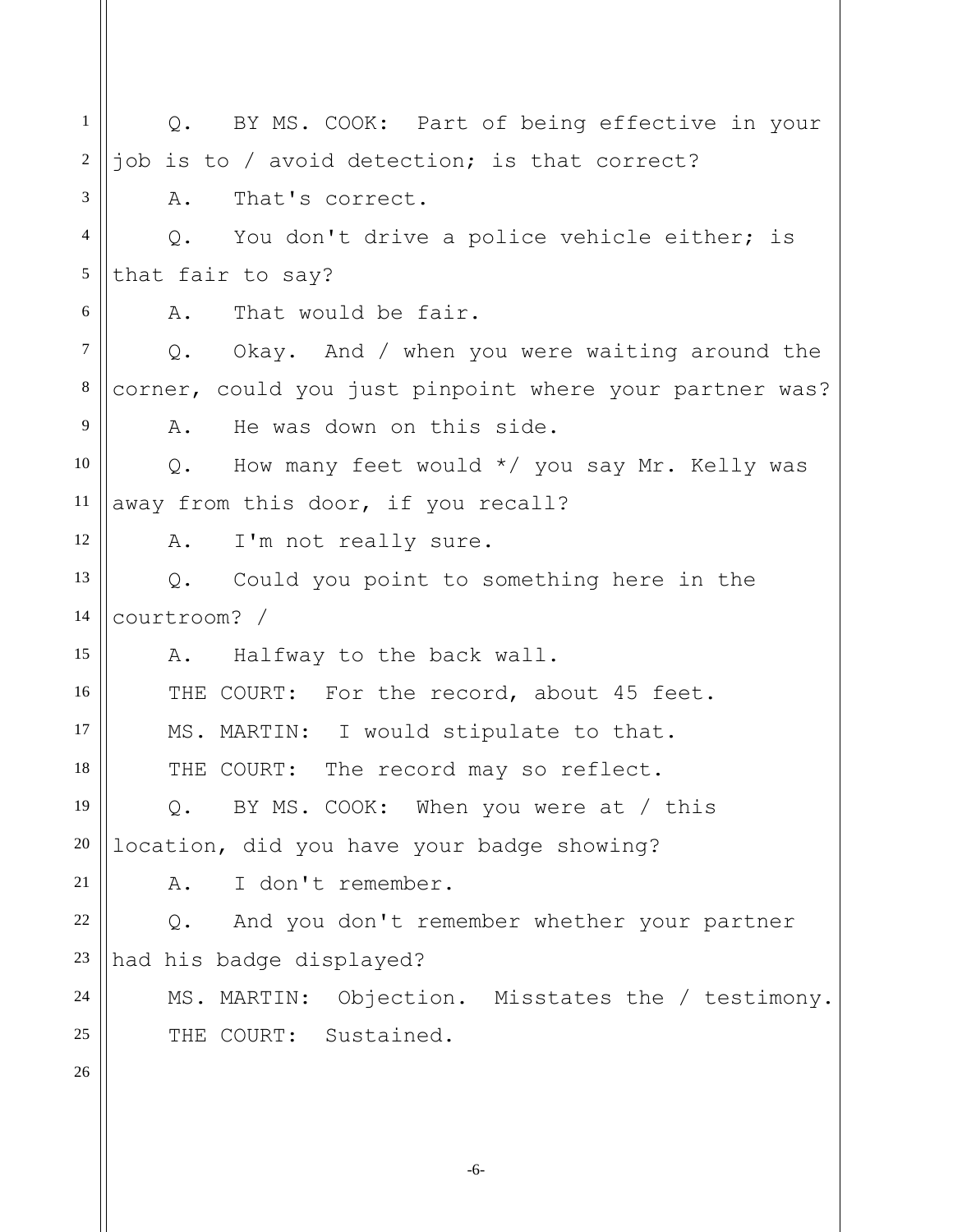1 2 3 4 5 6 7 8 9 10 11 12 13 14 15 16 17 18 19 20 21 22 23 24 25 26 Q. BY MS. COOK: When Mr. Burns and the female got off the elevator, he was walking next to the female, correct? A. They were side by side. / Q. You testified Mr. Burns was attempting to get in his room, correct? A. That's what I believed, yes. Q. Did he have his hand by the door / knob or the card access area? A. I don't remember specifically. Q. You testified he had a backpack in his hand; is that correct? A. Yes, ma'am. Q. Do / you recall telling the police officer he had a backpack in his hand? A. I don't recall if I told him or not. Q. Do you recall / what color the backpack was? MS. MARTIN: Objection. Irrelevant. THE COURT: Overruled. THE WITNESS: No. Q. BY MS. COOK: You came around the corner when they are at the door; is that correct? A. Yeah. Q. Did \*/ you tell them you were bounty hunters or bail enforcement agents? A. Yes.

-7-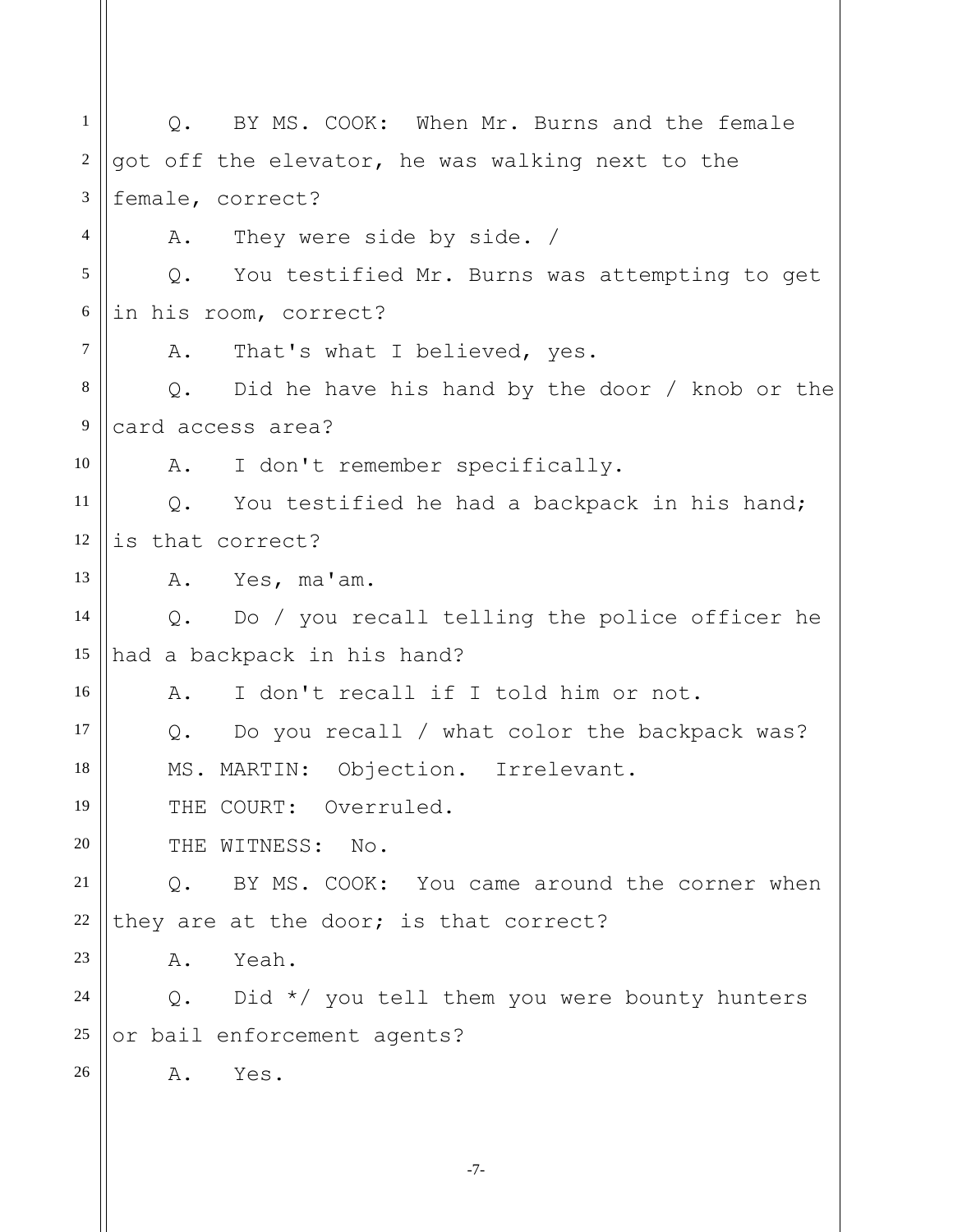| $\mathbf{1}$   | Tell the jury what you said to Mr. Burns.<br>Q.      |  |
|----------------|------------------------------------------------------|--|
| 2              | "Bail agents. Don't move." /<br>A.                   |  |
| 3              | Did you have your badge displayed?<br>Q.             |  |
| $\overline{4}$ | A.<br>It was showing, yes.                           |  |
| 5              | Q. After that statement, then at that point in       |  |
| 6              | time you tackled my client?                          |  |
| $\tau$         | MS. MARTIN: Objection. Misstates / the testimony.    |  |
| 8              | THE COURT: Sustained.                                |  |
| 9              | Q. BY MS. COOK: When did you take him down?          |  |
| 10             | A.<br>I didn't take him down.                        |  |
| 11             | Q. When you approached him, you just remained        |  |
| 12             | standing?                                            |  |
| 13             | MS. MARTIN: Objection. Misstates the / testimony.    |  |
| 14             | THE COURT: Sustained.                                |  |
| 15             | Q. BY MS. COOK: Did you approach him?                |  |
| 16             | A. Yes.                                              |  |
| 17             | Q. What happened then?                               |  |
| 18             | Kelly took him down. I didn't touch him.<br>Α.       |  |
| 19             | So Mr. Kelly made it to him / before you did?<br>Q.  |  |
| 20             | Yes, ma'am.<br>Α.                                    |  |
| 21             | What was the female doing?<br>Q.                     |  |
| 22             | I wasn't really paying attention to her.<br>Α.       |  |
| 23             | How close would you estimate she was from /<br>$Q$ . |  |
| 24             | him?                                                 |  |
| 25             | Pretty close.<br>Α.                                  |  |
| 26             |                                                      |  |
|                |                                                      |  |
|                | $-8-$                                                |  |
|                |                                                      |  |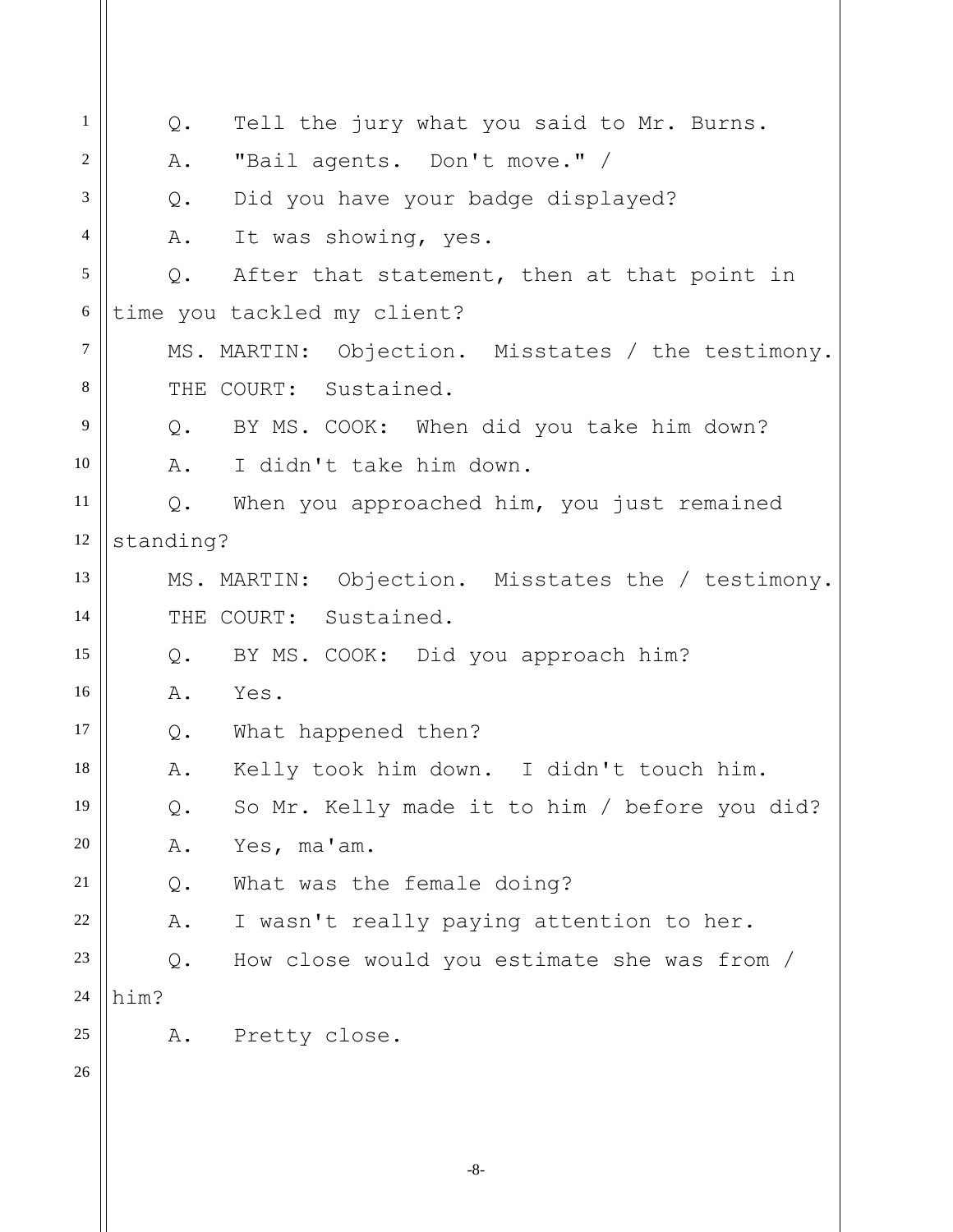| $\mathbf{1}$   | Q. When Mr. Kelly took him down, did he hit or          |
|----------------|---------------------------------------------------------|
| $\sqrt{2}$     | touch her in any fashion?                               |
| $\mathfrak{Z}$ | I didn't observe anything.<br>Α.                        |
| $\overline{4}$ | Q. When Mr. Kelly / took my client down, you said       |
| $\mathfrak{S}$ | that my client had a knife; is that correct?            |
| 6              | That's correct.<br>Α.                                   |
| $\overline{7}$ | When you made your announcement, did my client<br>$Q$ . |
| $8\,$          | look at you?                                            |
| 9              | MS. MARTIN: I am going to object. Vague.                |
| 10             | THE COURT: Sustained.                                   |
| 11             |                                                         |
| 12             |                                                         |
| 13             |                                                         |
| 14             |                                                         |
| 15             |                                                         |
| 16             |                                                         |
| 17             |                                                         |
| 18             |                                                         |
| 19             |                                                         |
| 20             |                                                         |
| $21\,$         |                                                         |
| 22             |                                                         |
| 23             |                                                         |
| 24             |                                                         |
| 25             |                                                         |
| 26             |                                                         |
|                |                                                         |
|                |                                                         |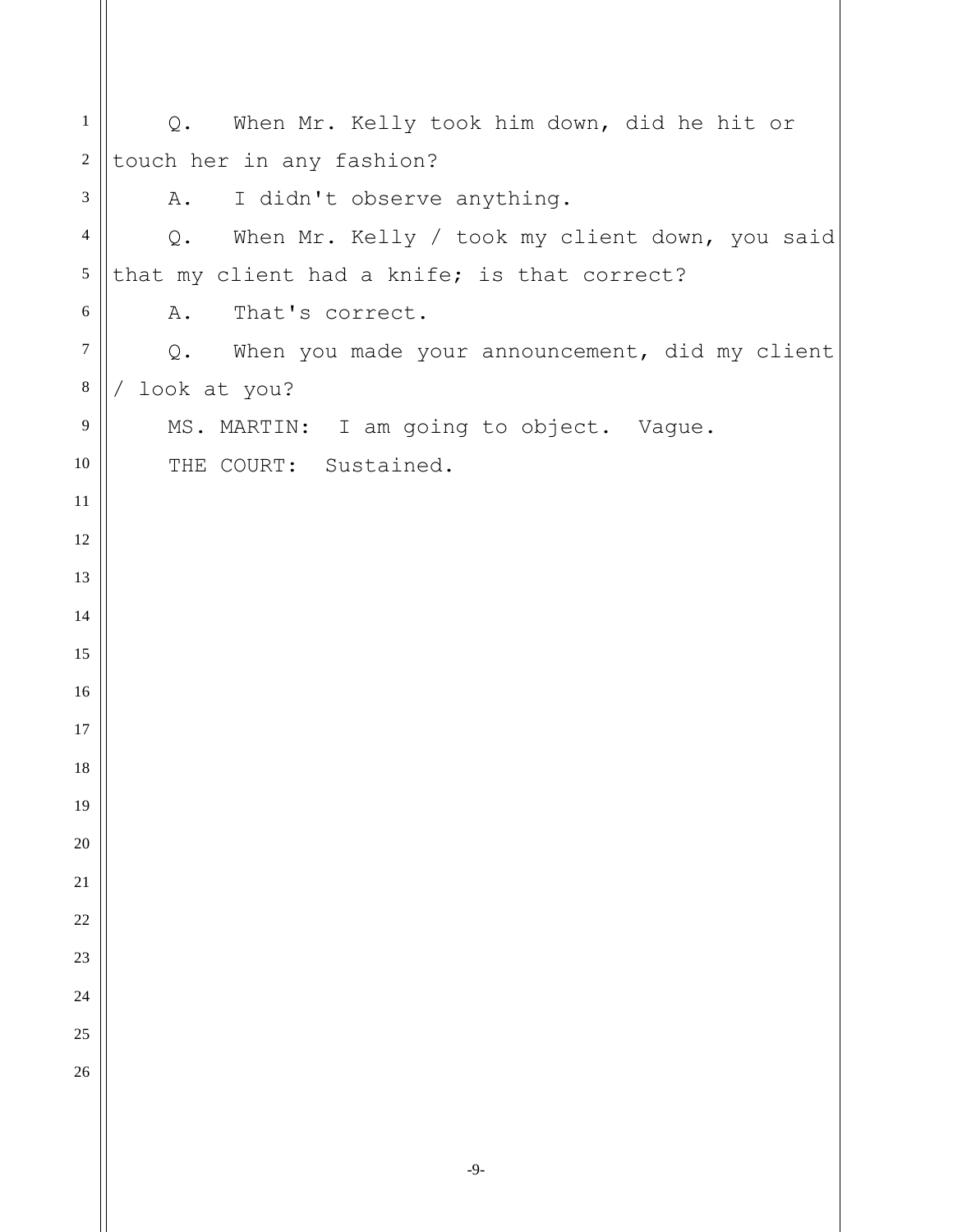1 START TYPING

2 3 4 5 6 7 8 9 10 11 12 13 14 15 16 17 18 19 20 21 22 23 24 25 26 Q. BY MS. COOK: When you announced yourself as a bail agent, did you make eye contact with my \*/ client? A. Not eye contact, but he heard me. Q. How do you know he heard you? A. I announced myself loudly and clearly. Q. But, there was no / eye contact? A. No. Q. Let's talk about the second 911 call that was placed that afternoon. A. All right. Q. Do you carry a telephone? A. Yes. / MS. COOK: Can I approach, your Honor? THE COURT: Certainly. Q. BY MS. COOK: You testified Mr. Kelly made the call while you guys were on top of my client; is that correct? / A. Yes. Q. You also testified you are the one who spoke to Newport Beach police, correct? A. Yes. Q. Did you ever instruct my client to stop moving? A. I / don't remember.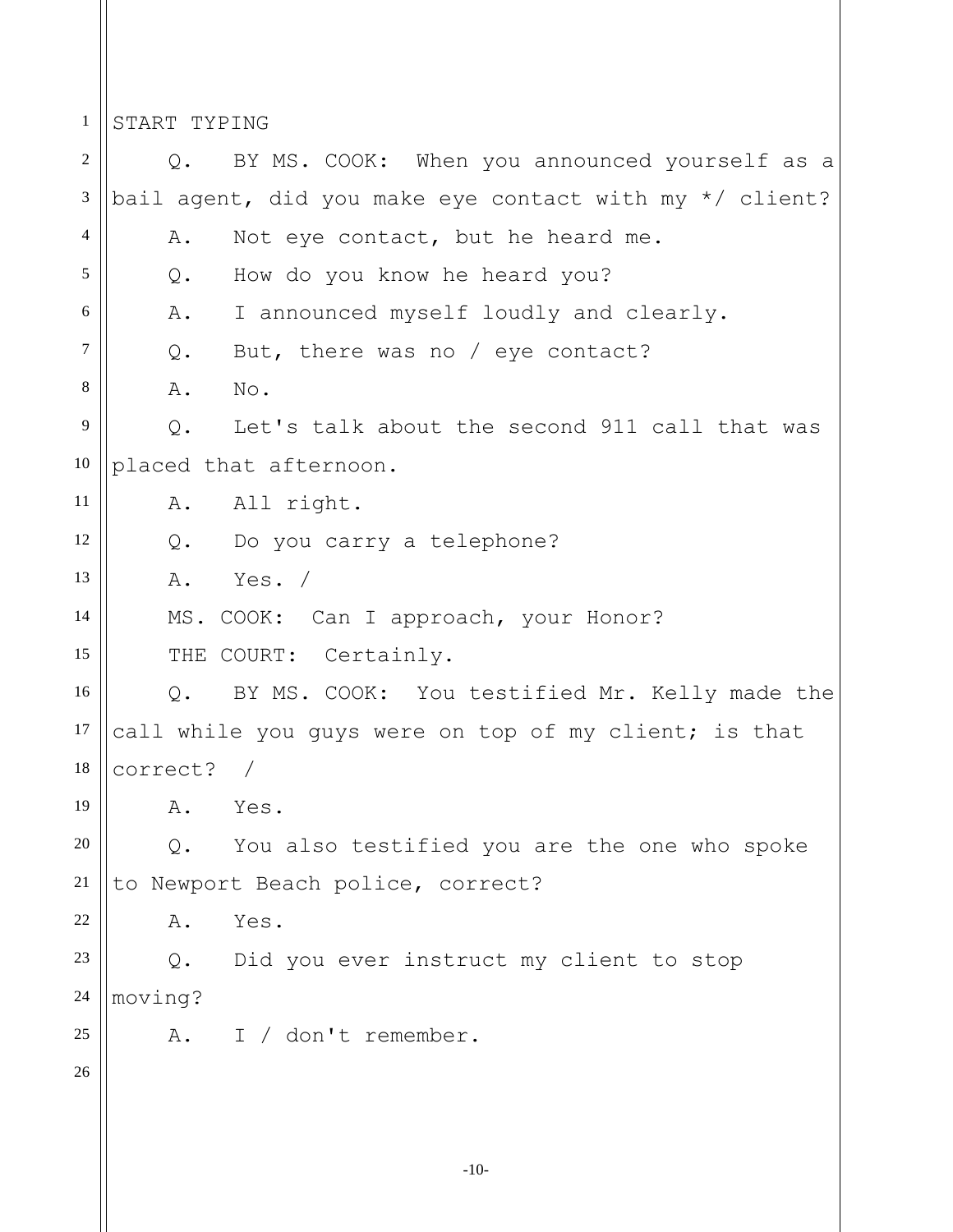1 2 3 4 5 6 7 8 9 10 11 12 13 14 15 16 17 18 19 20 21 22 23 24 25 26 Q. Okay. But, you were cursing at my client that day; is that fair to say? A. Absolutely. Q. Now, we heard some swearing on the / 911 call, but you don't believe that was you, correct? A. That was Mr. Kelly. Q. Okay. You were asked if the defendant had a / weapon by the 911 operator. Someone responded that he did not. Do you think that was your partner? MS. MARTIN: Objection. Speculation. THE COURT: Sustained. Q. BY MS. COOK: Do you / know whether that was your partner? A. That was not Kelly. Q. Could you tell us who else was on their cell phones in this area? A. Well, \*/ some hotel people showed up. Whether or not they were talking on their phones, I don't know. Q. Was this when the female was still there? / A. I don't remember. Q. When you made the call, do you recollect any hotel employees in the area? A. I don't particularly recall any employees being present. / Q. You don't know whether someone was present or not, other than you, Mr. Kelly and Mr. Burns; correct?

-11-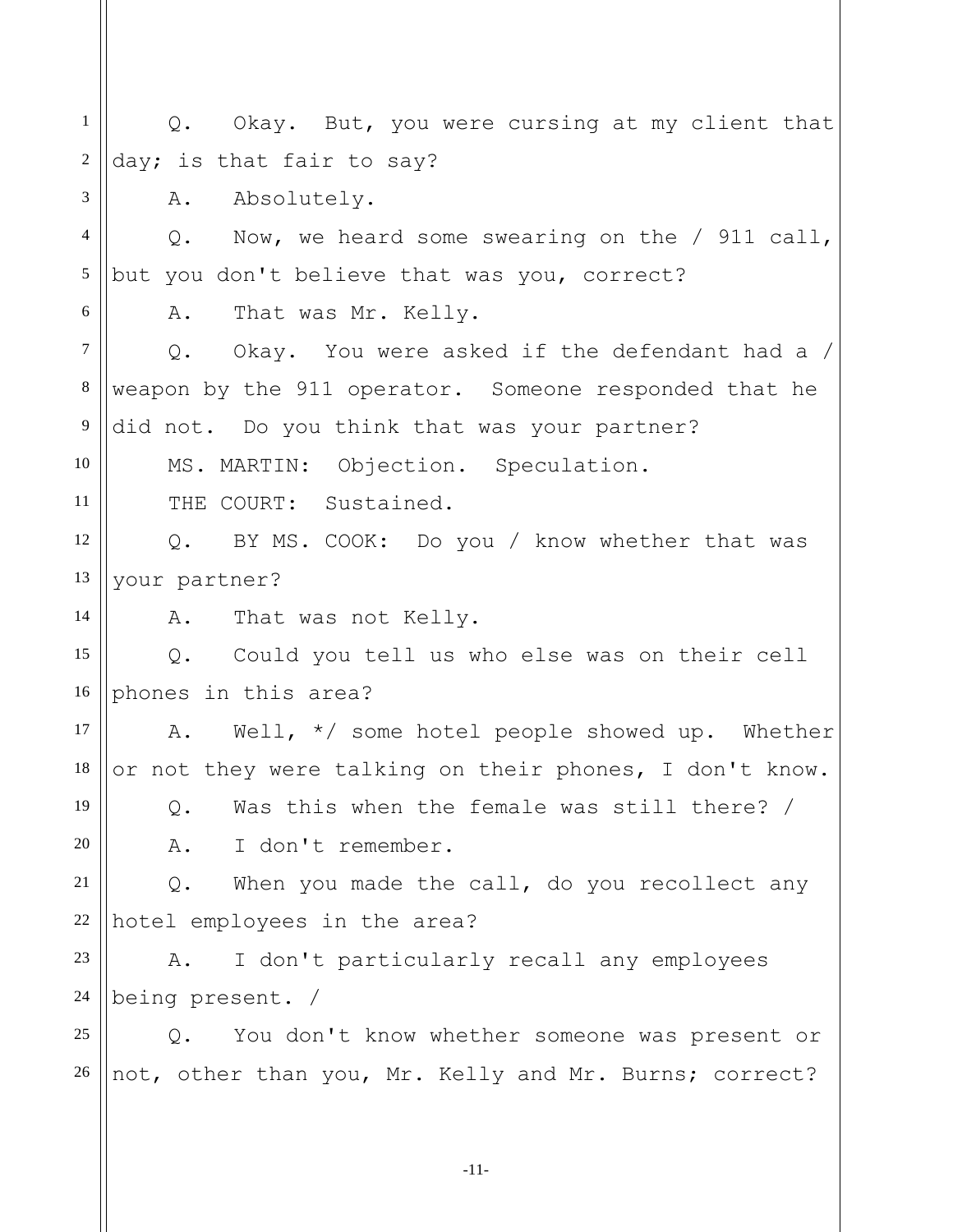| $\mathbf{1}$   | A. That's fair.                                       |
|----------------|-------------------------------------------------------|
| $\overline{2}$ | MS. COOK: Could I have a moment, / your Honor?        |
| $\overline{3}$ | THE COURT: Yes. Do you need a recess at this          |
| $\overline{4}$ | time?                                                 |
| 5              | MR. COOK: No, thank you. I was just retrieving        |
| $6\,$          | some notes, your Honor.                               |
| $\tau$         | THE COURT: Let's proceed.                             |
| 8              | Q. BY MS. COOK: Did / you punch my client in the      |
| 9              | face or did Mr. Kelly punch Mr. Burns in the face?    |
| 10             | A. It wasn't me.                                      |
| 11             | Q. Very well. So if you / are testifying it           |
| 12             | wasn't you, who was it?                               |
| 13             | A. I assume Mr. Kelly.                                |
| 14             | Q. Did you observe Mr. Kelly hit him in the face?     |
| 15             | A. Correct.                                           |
| 16             | Q. Do you / know whether my client was struck in      |
| 17             | the eye?                                              |
| 18             | MS. MARTIN: Objection. Speculation.                   |
| 19             | THE COURT: Overruled. You may answer.                 |
| 20             | THE WITNESS: I imagine somewhere in that area.        |
| 21             | BY MS. COOK: Do you recall if / he punched<br>Q.      |
| $22\,$         | him in the left eye?                                  |
| 23             | I don't remember if it was right or left.<br>Α.       |
| 24             | I am going to show you a picture marked $*/$ as<br>Q. |
| 25             | defense exhibit A. Who is that picture of?            |
| 26             | That's Mr. Burns.<br>Α.                               |
|                |                                                       |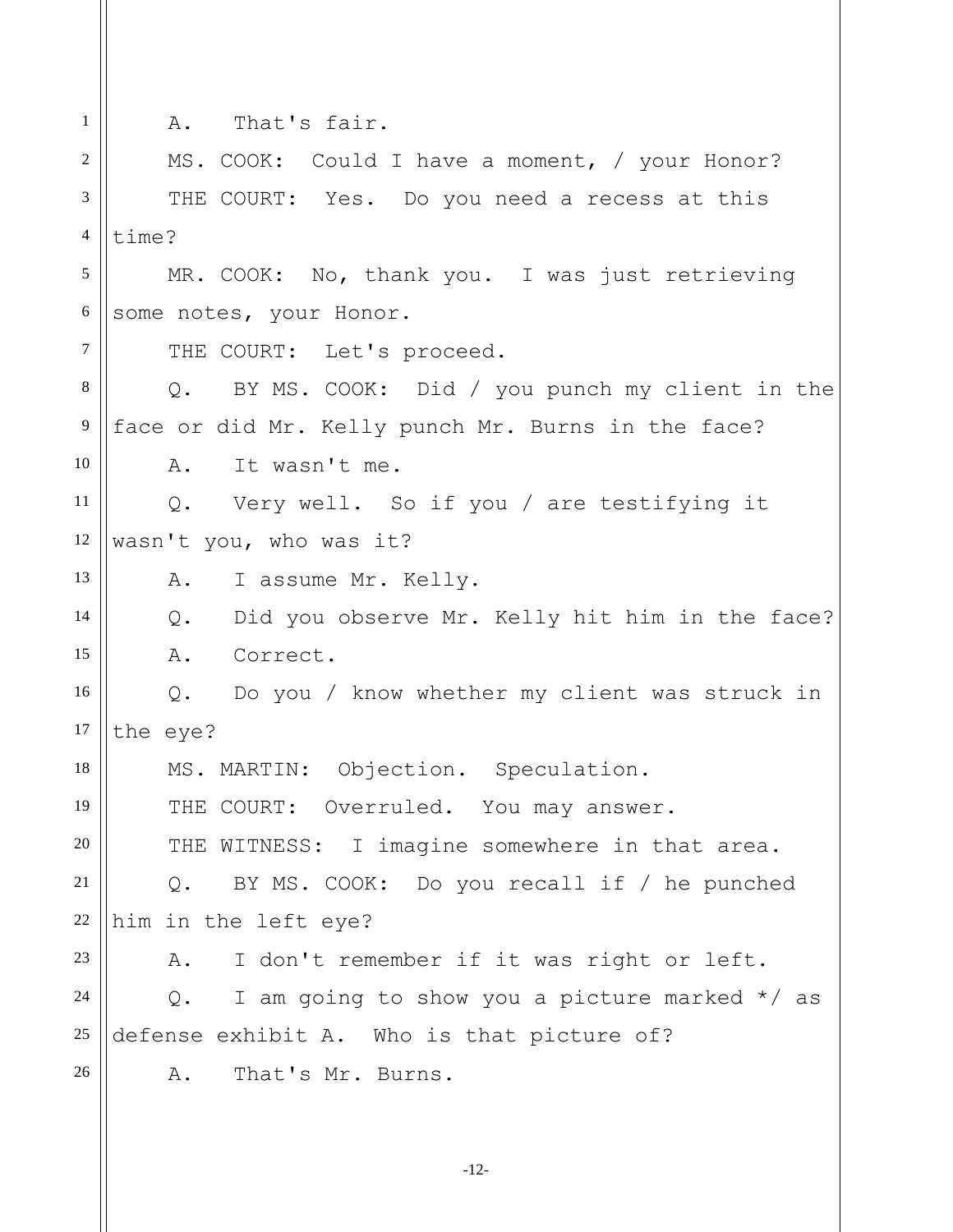-13- 1 2 3 4 5 6 7 8 9 10 11 12 13 14 15 16 17 18 19 20 21 22 23 24 25 26 Q. You testified you struck him in the kidney area; is that correct? A. That's / correct. Q. Would this be a fair representation of the area of his body where you repeatedly beat Mr. Burns? A. That's correct. Q. Did you kick him / at all? A. I kneed him. Q. You didn't kick him, but you kneed him? A. With my knee, yes. Q. How many times did you do that? A. Probably / a lot. Q. More than ten? A. No, not that many. Q. You also testified you were repeatedly punching him, too? A. Absolutely. Q. How many times did you punch / him? A. Until I was so tired I couldn't do it anymore. Q. Were you sweating immediately afterwards? A. I was completely exhausted. I could hardly move. Q. Now, / you said that Mr. Kelly was the person hitting him in the face; is that correct? A. Yes.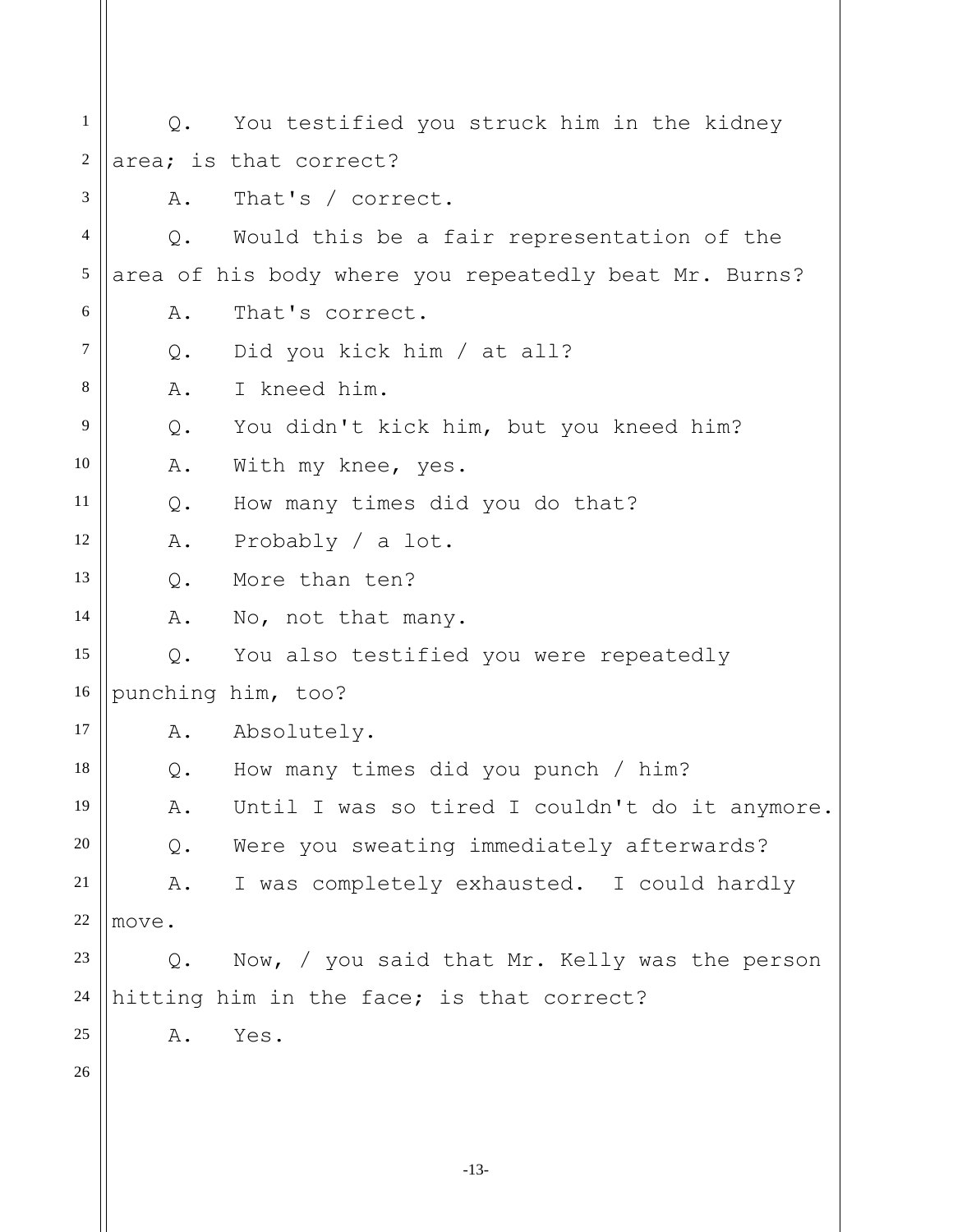1 2 3 4 5 6 7 8 9 10 11 12 13 14 15 16 17 18 19 20 21 22 23 24 25 26 Q. You couldn't accurately testify whether Mr. Kelly struck / him in the right or left eye; is that correct? A. I couldn't. Q. When you got cut was there any blood on the floor or on / the carpet? A. Not that I noticed. Q. But, you claim you were bleeding from your injuries? A. You could see a little bit of blood, but it \*/ wasn't dripping or anything like that. Q. All right. Did any blood get on your clothes? A. Maybe a couple places on my jeans. That's what I / remember. Q. Did you report to the police officer about that? A. No. I didn't even notice until I arrived home. Q. In looking at this photograph, can / you explain why it appears there is a gap where you said you got cut? MS. MARTIN: I am going to object. The photograph speaks for itself. / THE COURT: Overruled. You may answer. THE WITNESS: There does appear to be a little gap there.

-14-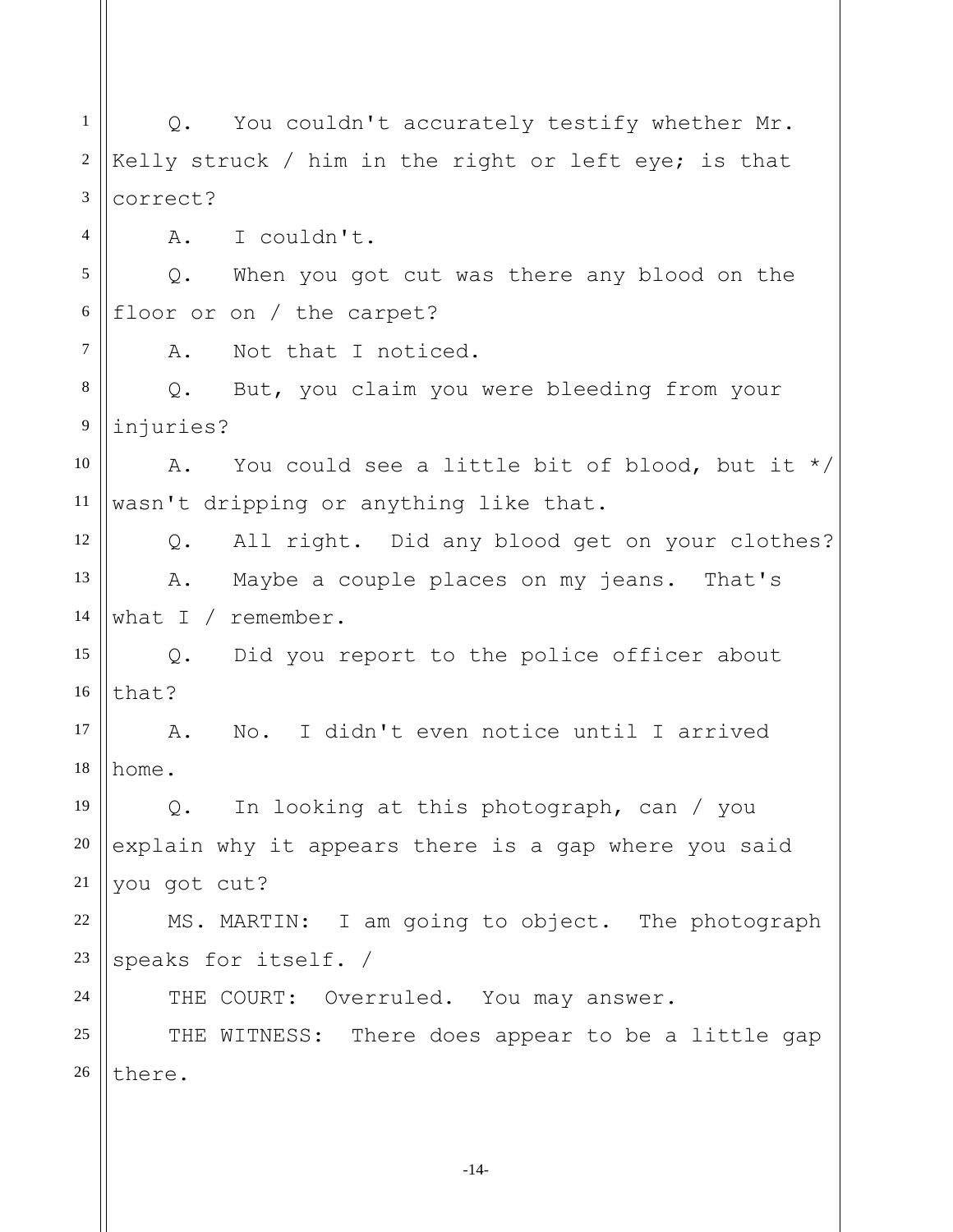1 2 3 4 5 6 7 8 9 10 11 12 13 14 15 16 17 18 19 20 21 22 23 24 25 26 Q. BY MS. COOK: You said Mr. Burns sliced you with the knife; is that correct? / A. Definitely. Q. You believe he cut you twice in the exact same spot? A. Maybe. I believe it is possible. MS. COOK: If I could have a moment, your / Honor. THE COURT: Yes. Q. BY MS. COOK: Now, you were involved in a similar incident on January 27th, 2005, somewhere in Riverside; is that correct? A. Yes, that's correct. / Q. Isn't it true that on that date you walked up to a store and were looking for a person wanted by the court system? A. We / were looking for a fugitive, yes. Q. And when you walked up to the store, you came into contact with a Mr. John Fox; is that \*/ correct? A. No, that's not correct. Q. Who did you initially come in contact with? A. I didn't come into contact with anyone. I never even got out / of the automobile. Q. Who was the person outside of the car? A. Kelly was outside the car. Q. Mr. Fox wasn't a suspect; is that correct? A. No, / he wasn't.

-15-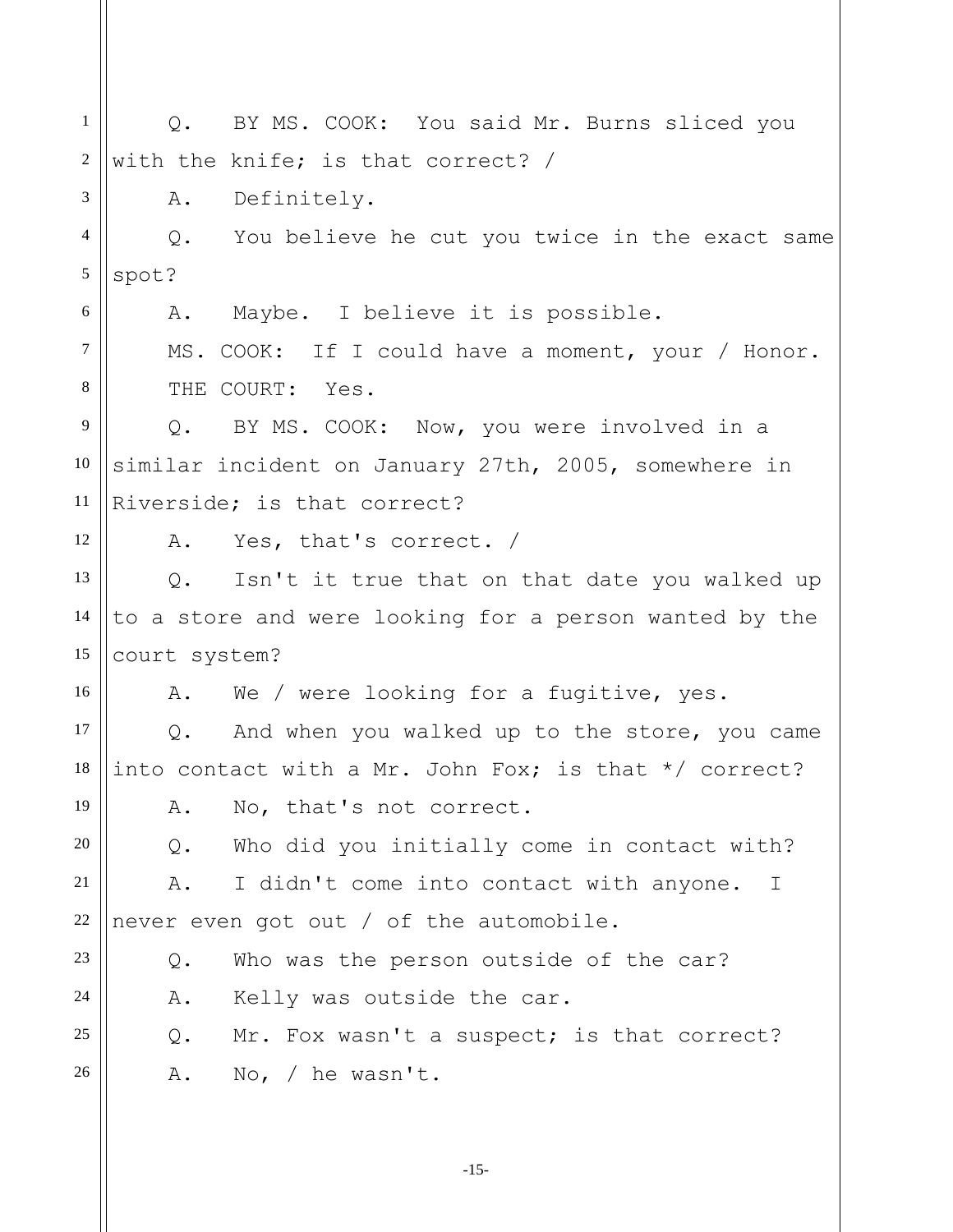1 2 3 4 5 6 7 8 9 10 11 12 13 14 15 16 17 18 19 20 21 22 23 24 25 26 Q. Did you see Mr. Kelly strike Mr. Fox? MS. MARTIN: Objection. Vague. THE COURT: Overruled. You may answer. THE WITNESS: Hit him, no. Q. BY MS. COOK: Did you see Mr. Fox fall / down? A. I saw my partner lift him up and throw him to the ground. Q. Did you see Mr. Kelly throw the phone Mr. Fox had / in his hand? A. Yeah. Q. Did you see him then display a firearm? A. Absolutely not. Q. Did you hear Mr. Kelly threaten to run Mr. Fox over? / A. That never happened. Q. Did you hear Mr. Kelly tell Mr. Fox, "I will shoot you if you come close to me again?" A. I never heard / that. Q. Isn't it true that your partner did not identify himself at that time as a bail enforcement agent? MS. MARTIN: Objection. Vague. THE WITNESS: That's not true. THE COURT: Overruled. / THE WITNESS: That's not true.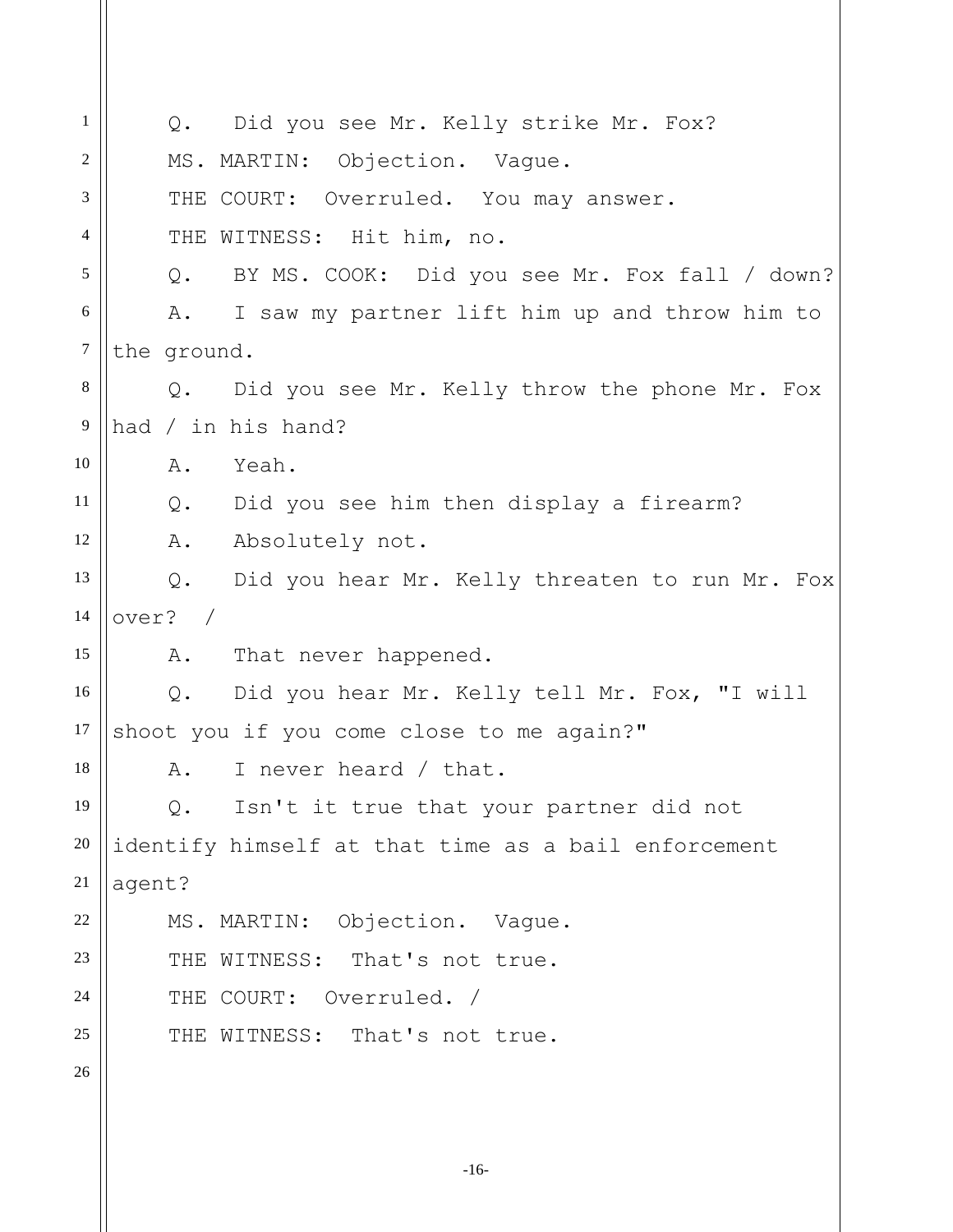1 2 3 4 5 6 7 8 9 10 11 12 13 14 15 16 17 18 19 20 21 22 23 24 25 26 Q. BY MS. COOK: How far were you away from your partner? A. 15 or 20 feet. Q. And this happened almost two years ago; is that correct? \*/ A. Yes. Q. You have a distinct memory of that; is that correct? A. I definitely do. Q. You are inside the vehicle the whole time; is that correct? / A. Yes, I was. Q. Your windows were completely up; is that correct? A. No. Q. The windows were down? A. Yes, windows were down. Q. And you never exited out / of the vehicle at any point in time; is that correct? MS. MARTIN: Objection. Misstates his testimony. MS. COOK: I will withdraw it. THE COURT: It does misstate the testimony. Ask / your next question. Q. BY MS. COOK: Did you get out of the car at any point in time?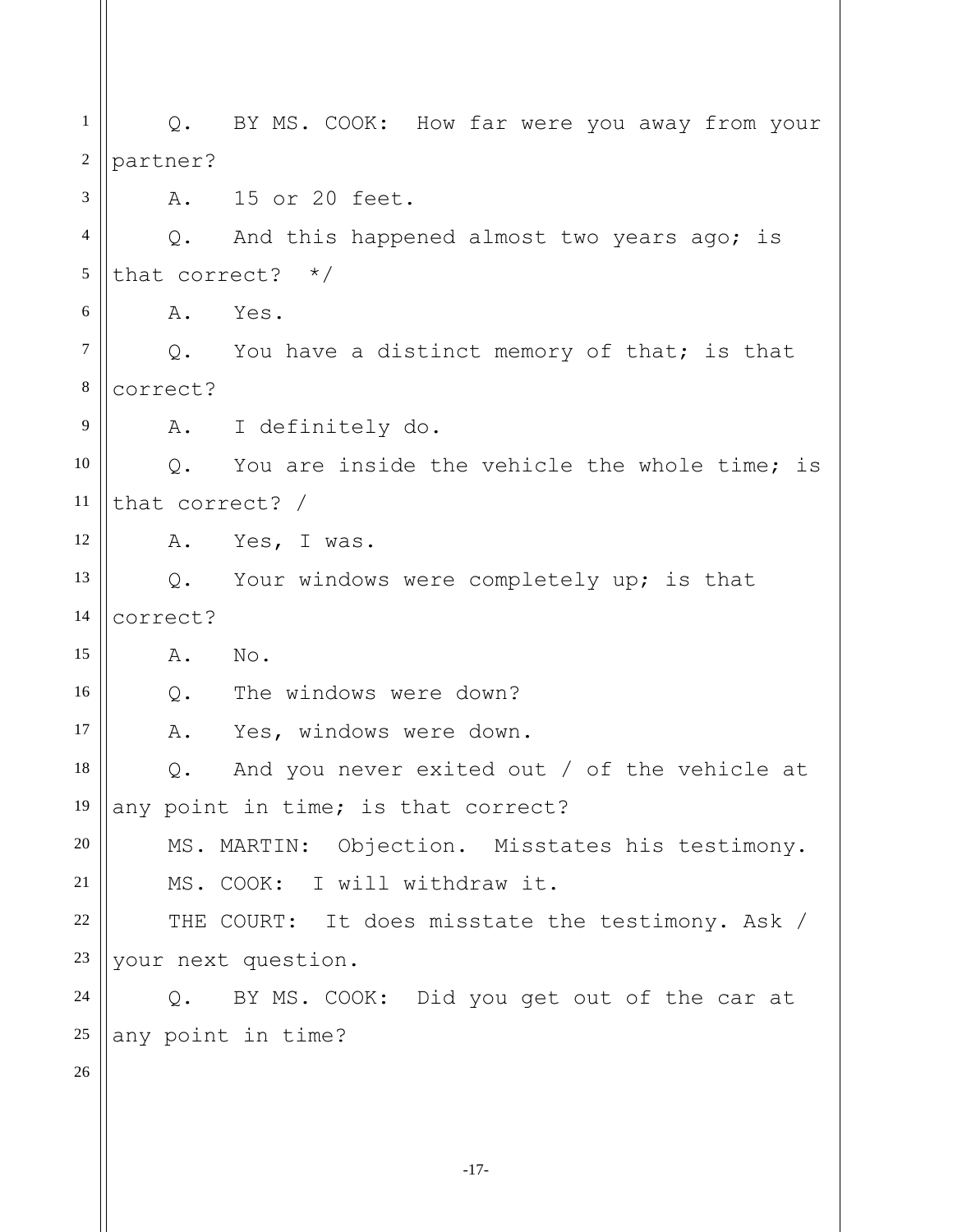| 1              | After he already had him on the ground.<br>Α.                 |
|----------------|---------------------------------------------------------------|
| $\overline{2}$ | This was / not the person you were looking<br>Q.              |
| 3              | for, correct?                                                 |
| $\overline{4}$ | It was not.<br>Α.                                             |
| 5              | And you handcuffed him anyway?<br>$Q$ .                       |
| 6              | I did not.<br>A.                                              |
| $\tau$         | Q. Your partner handcuffed him?                               |
| 8              | Yes, he / did.<br>Α.                                          |
| 9              | Were you later arrested for that incident; is<br>$Q$ .        |
| 10             | that correct?                                                 |
| 11             | MS. MARTIN: Objection. Relevance.                             |
| 12             | THE COURT: Sustained.                                         |
| 13             | BY MS. COOK: Now, when you were checking on<br>$Q_{\bullet}$  |
| 14             | the warrant in this case, $\sqrt{ }$ were you ever made aware |
| 15             | that my client had just missed a court date?                  |
| 16             | MS. MARTIN: Objection. Vague.                                 |
| 17             | THE COURT: Sustained.                                         |
| 18             | Q. BY MS. COOK: Did you know that you were                    |
| 19             | looking for / a person who was wanted by the court            |
| 20             | system simply for missing a court date?                       |
| 21             | Yes.<br>Α.                                                    |
| 22             | MS. COOK: No further questions.                               |
| 23             | THE COURT: Redirect.                                          |
| 24             | MS. MARTIN: Thank you.                                        |
| 25             |                                                               |
| 26             |                                                               |
|                |                                                               |
|                | $-18-$                                                        |
|                |                                                               |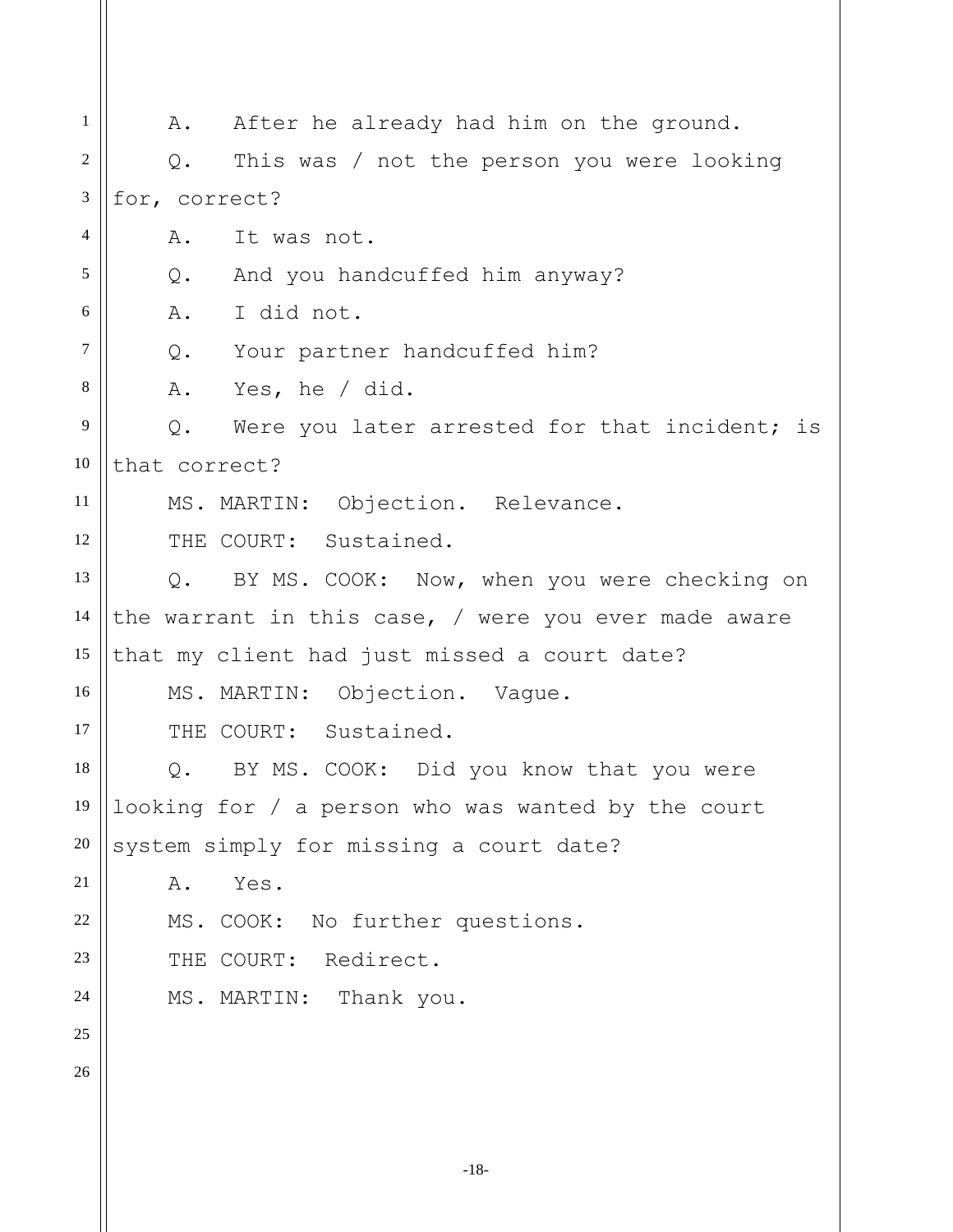| 1              |                 | REDIRECT EXAMINATION                                   |
|----------------|-----------------|--------------------------------------------------------|
| $\overline{2}$ |                 | Q. BY MS. MARTIN: Now, you spoke $*/$ to the           |
| 3              |                 | police officer at the hotel after this event occurred. |
| $\overline{4}$ |                 | You said that was Officer Moss who you spoke to in the |
| 5              | lobby, right? / |                                                        |
| 6              | A.              | Yes, ma'am.                                            |
| $\tau$         |                 | Q. Okay. And how long would you say your               |
| $8\,$          |                 | conversation lasted with that officer?                 |
| 9              | A.              | It was short.                                          |
| 10             |                 | Q. Would you say that you provided more / details      |
| 11             |                 | to Officer Moss on that date, or have you explained    |
| 12             |                 | more details here today in court?                      |
| 13             | Α.              | More details here today in court.                      |
| 14             | $Q_{\bullet}$   | Now, were / you interviewed separately from            |
| 15             | your partner?   |                                                        |
| 16             | A.              | Yes.                                                   |
| 17             |                 | Q. How long would you say that your interview          |
| 18             |                 | with Officer Moss lasted?                              |
| 19             | Α.              | Just a few minutes.                                    |
| 20             |                 | Q. Okay. And / you had a chance prior to coming        |
| 21             |                 | to court to review Mr. Kelly's statement; is that      |
| 22             | correct?        |                                                        |
| 23             | A.              | I briefly looked it over yesterday.                    |
| 24             | $Q$ .           | When you / looked over that statement he had           |
| $25\,$         |                 | provided to the police, were there details you recall  |
| 26             |                 | that were not in the statement?                        |
|                |                 |                                                        |
|                |                 |                                                        |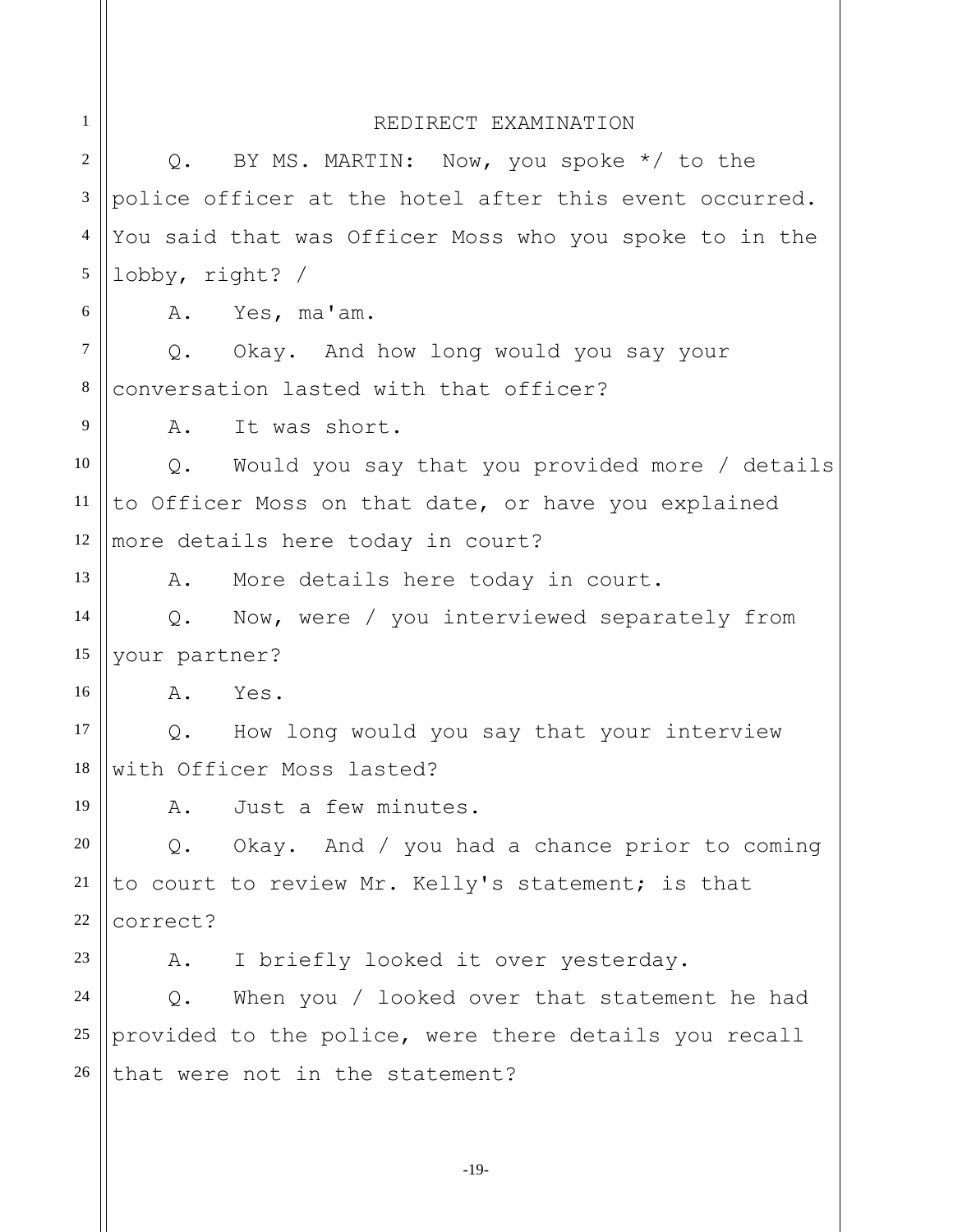1 2 3 4 5 6 7 8 9 10 11 12 13 14 15 16 17 18 19 20 21 22 23 24 25 26 A. Yeah, there were things / that aren't in there. Q. From the testimony we heard, you recall when the defendant turned around he had the weapon in his hand, correct? A. Yes. / Q. At no time did you ever observe him remove it out of anywhere? A. Correct. Q. When you clearly announced you were bail agents, what kind of \*/ voice or tone of voice did you use? A. Loud and deep, like I meant business. Q. With some authority in your tone? A. Absolutely. Q. Louder than I / am talking now? A. Yes. Q. You indicated that the defendant had a female with him, correct? A. Yes. Q. Do you recall the female -- strike that. Did you / ever tell the officer that she saw Mr. Burns cut you or something to that effect? A. I don't remember. Q. Okay. You might have said that? / A. I might have.

-20-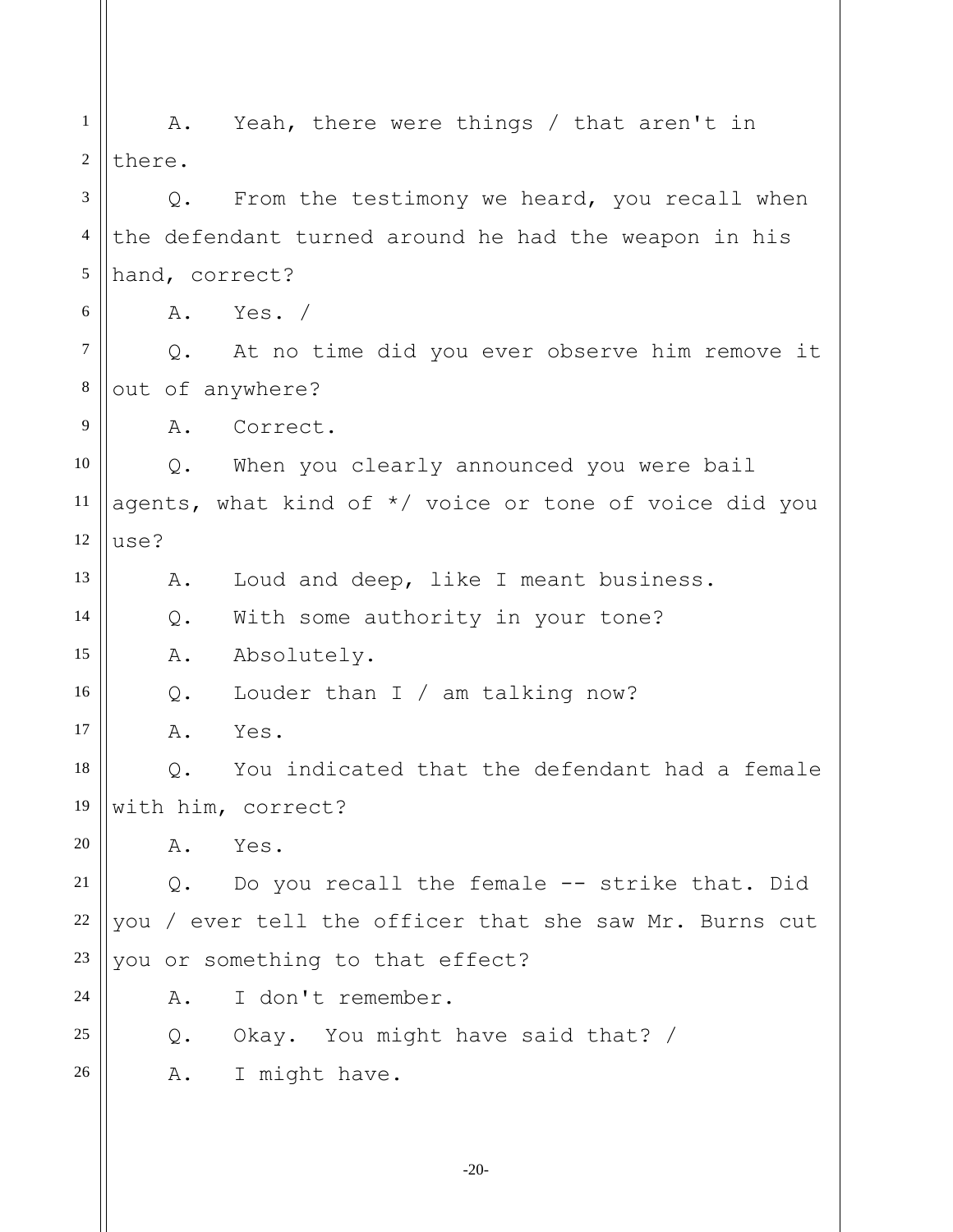| 1              | MS. COOK: Objection. Calls for speculation.             |
|----------------|---------------------------------------------------------|
| 2              | THE COURT: Sustained.                                   |
| 3              | MS. COOK: Move to strike.                               |
| $\overline{4}$ | THE COURT: Last answer is stricken. The jury is         |
| 5              | admonished not to consider it.                          |
| 6              | Next question, / please.                                |
| $\tau$         | Q. BY MS. MARTIN: Do you recall making any              |
| $\,8\,$        | statement at all that the female was aware of your      |
| $\overline{9}$ | being cut?                                              |
| 10             | No, I don't recall.<br>A.                               |
| 11             | Q. Do you recall / ordering Mr. Burns to put his        |
| 12             | hands behind his back when you were trying to handcuff  |
| 13             | him?                                                    |
| 14             | I don't recall that either.<br>A.                       |
| 15             | Could you have / said that?<br>Q.                       |
| 16             | Yes.<br>Α.                                              |
| 17             | MS. COOK: Objection. Calls for speculation.             |
| 18             | THE COURT: Sustained.                                   |
| 19             | MS. COOK: Move to strike.                               |
| 20             | THE COURT: Stricken.                                    |
| 21             | BY MS. MARTIN: Now, you said you don't recall<br>$Q$ .  |
| 22             | saying you were going to break the / defendant's wrist. |
| 23             | Could you have said that?                               |
| 24             | MS. COOK: Objection. Calls for speculation.             |
| 25             | THE COURT: Sustained.                                   |
| 26             |                                                         |
|                |                                                         |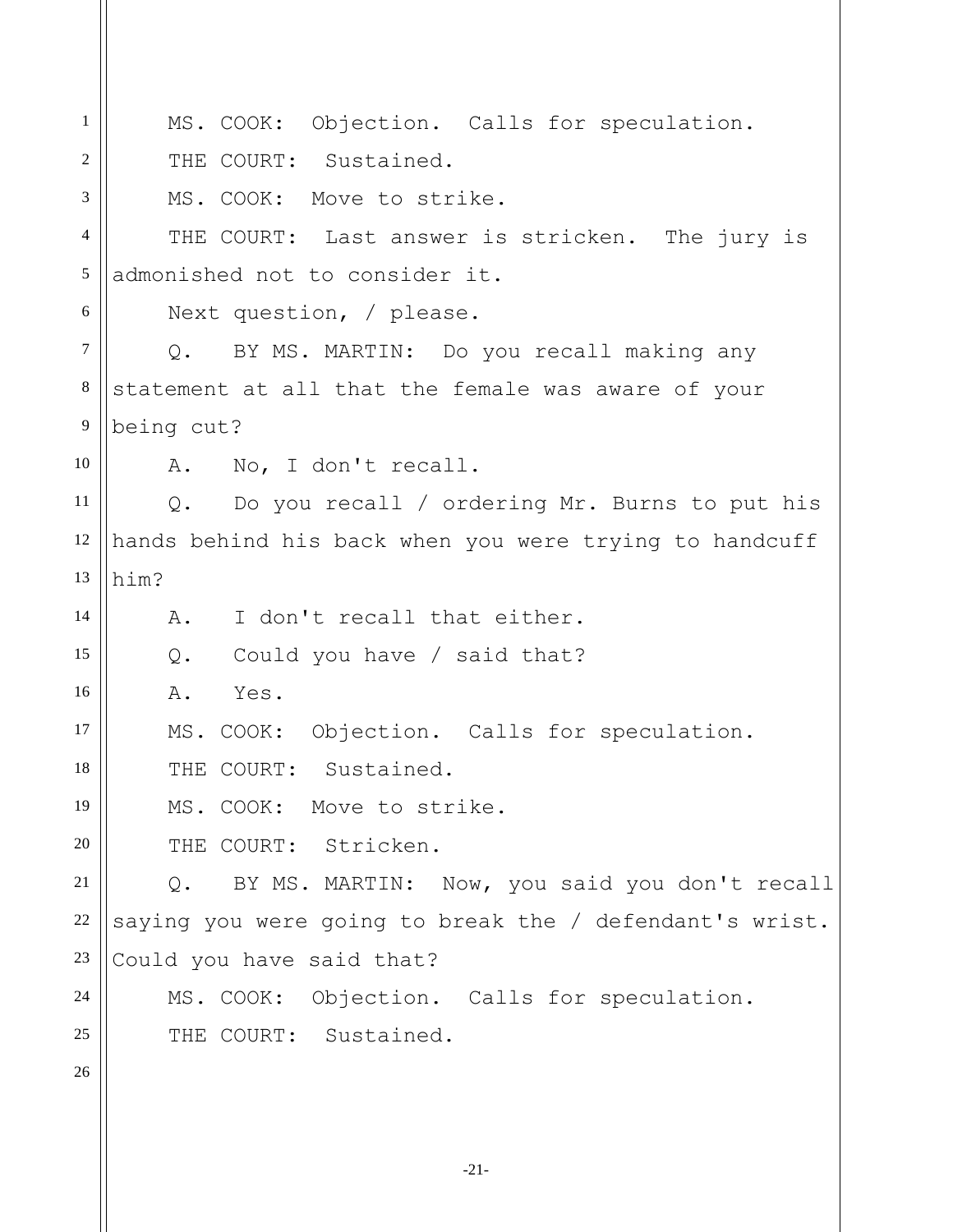| $\mathbf{1}$     | BY MS. MARTIN: Do you know if that was said,<br>Q.     |
|------------------|--------------------------------------------------------|
| $\mathfrak{2}$   | anything about breaking the defendant's wrist? $*/$    |
| 3                | MS. COOK: Objection. Vague as to time.                 |
| $\overline{4}$   | THE COURT: Sustained.                                  |
| 5                | Q. BY MS. MARTIN: Looking at these photographs         |
| 6                | the defense attorney showed you. Do you know when      |
| $\boldsymbol{7}$ | these were taken?                                      |
| 8                | No, I do / not.<br>A.                                  |
| 9                | Q. Okay. The recording that was played for you --      |
| 10               | well, let me back up.                                  |
| 11               | At some point during trying to detain the              |
| 12               | defendant, you indicated / a second emergency call was |
| 13               | made to 911?                                           |
| 14               | Yes, ma'am.<br>Α.                                      |
| 15               | Actually, I believe you stated that it was<br>Q.       |
| 16               | Mr. Kelly who made that / call, or was it you?         |
| 17               | Kelly made the call and was unable to talk<br>Α.       |
| 18               | with the dispatcher, so I told him to hold the phone / |
| 19               | up. When he did, I told them what was going on because |
| 20               | we were both --                                        |
| 21               | MS. COOK: Objection.                                   |
| $22\,$           | THE COURT: It is nonresponsive at this point. Next     |
| 23               | question.                                              |
| 24               | BY MS. MARTIN: Let / me interrupt you.<br>$Q$ .        |
| 25               | When the emergency call was made to 911, it was        |
| 26               | Kelly who had the telephone, correct?                  |
|                  |                                                        |
|                  |                                                        |

-22-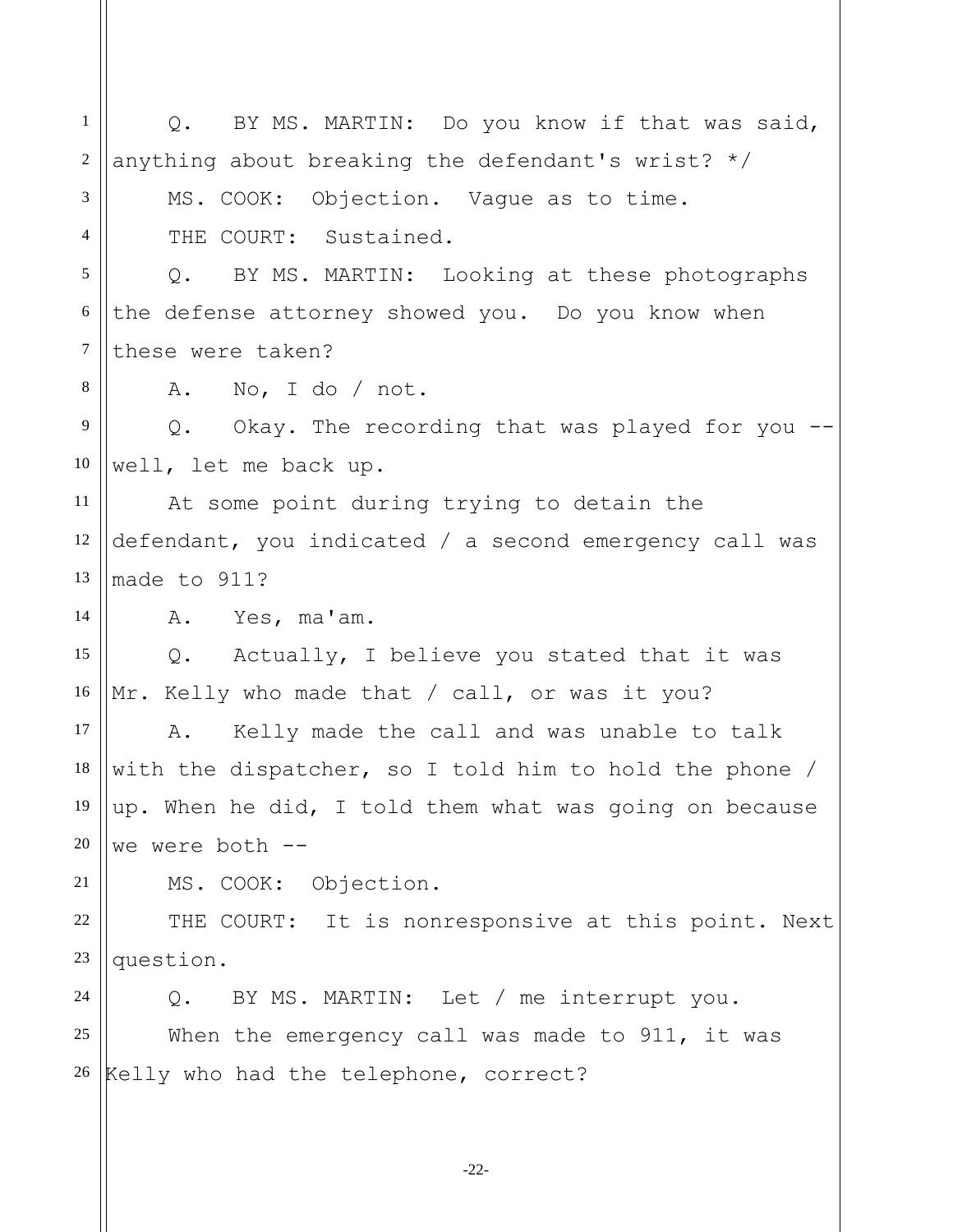| 1              | He dialed the numbers, $\frac{1}{2}$ yes.<br>A.       |
|----------------|-------------------------------------------------------|
| 2              | You are still fighting with the defendant?<br>$Q$ .   |
| 3              | We were both still fighting. It was during<br>Α.      |
| $\overline{4}$ | the fight.                                            |
| 5              | Did you recognize your voice on the / tape we<br>Q.   |
| $\sqrt{6}$     | heard?                                                |
| $\tau$         | MS. COOK: Objection. Asked and answered.              |
| 8              | THE COURT: Overruled.                                 |
| $\overline{9}$ | BY MS. MARTIN: Do you recognize your own<br>$Q$ .     |
| 10             | voice on that recording?                              |
| 11             | I do not.<br>A.                                       |
| 12             | Counsel asked you about this $*/$ incident with<br>Q. |
| 13             | a Mr. Fox. Do you recall that?                        |
| 14             | I do.<br>Α.                                           |
| 15             | Q. You went out on that incident in your capacity     |
| 16             | as a bounty hunter looking / for a wanted person?     |
| 17             | Α.<br>Yes.                                            |
| 18             | And was the person there?<br>Q.                       |
| 19             | A. No, he wasn't.                                     |
| 20             | Do you recall Mr. Fox not being happy that you<br>Q.  |
| 21             | were at $/$ that store?                               |
| 22             | Yes.<br>Α.                                            |
| 23             | What was his demeanor when you tried to deal<br>$Q$ . |
| 24             | with him in trying to look for this suspect?          |
| 25             | MS. COOK: Objection. Relevance.                       |
| 26             | THE COURT: Overruled. You / may answer.               |
|                |                                                       |

-23-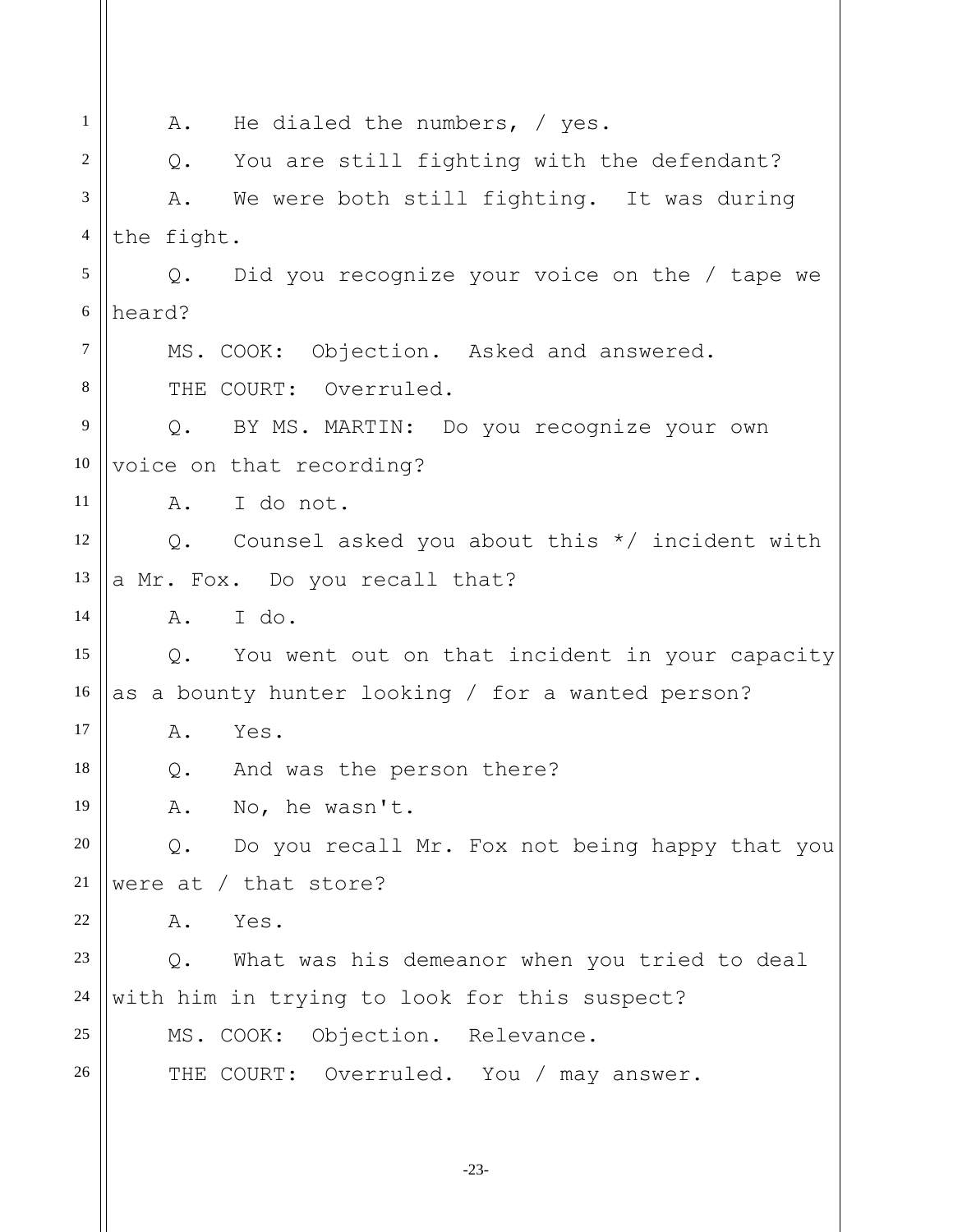1 2 3 4 5 6 7 8 9 10 11 12 13 14 15 16 17 18 19 20 21 22 23 24 25 26 THE WITNESS: He attacked my partner. Q. BY MS. MARTIN: He was not happy about your being there, right? A. That's true. Q. Okay. And that incident has nothing to do / with our trial here today, right? A. That's true. Q. Okay. And you were never convicted of any charges in that matter; is that correct? A. Yes. Q. Thank / you, sir. A. Thank you. MS. MARTIN: I have nothing further. THE COURT: Counsel, how long on recross? MS. COOK: Less than one minute. THE COURT: All right. Proceed. RECROSS-EXAMINATION Q. BY MS. COOK: Regarding your alleged injury. You / refused treatment that night, correct? A. Yes, I did. Q. Did you see your own doctor at any time? A. No. Q. You don't recall seeing a suitcase in / my client's left hand? MS. MARTIN: Objection. Asked and answered. THE COURT: Sustained. It is beyond the scope.